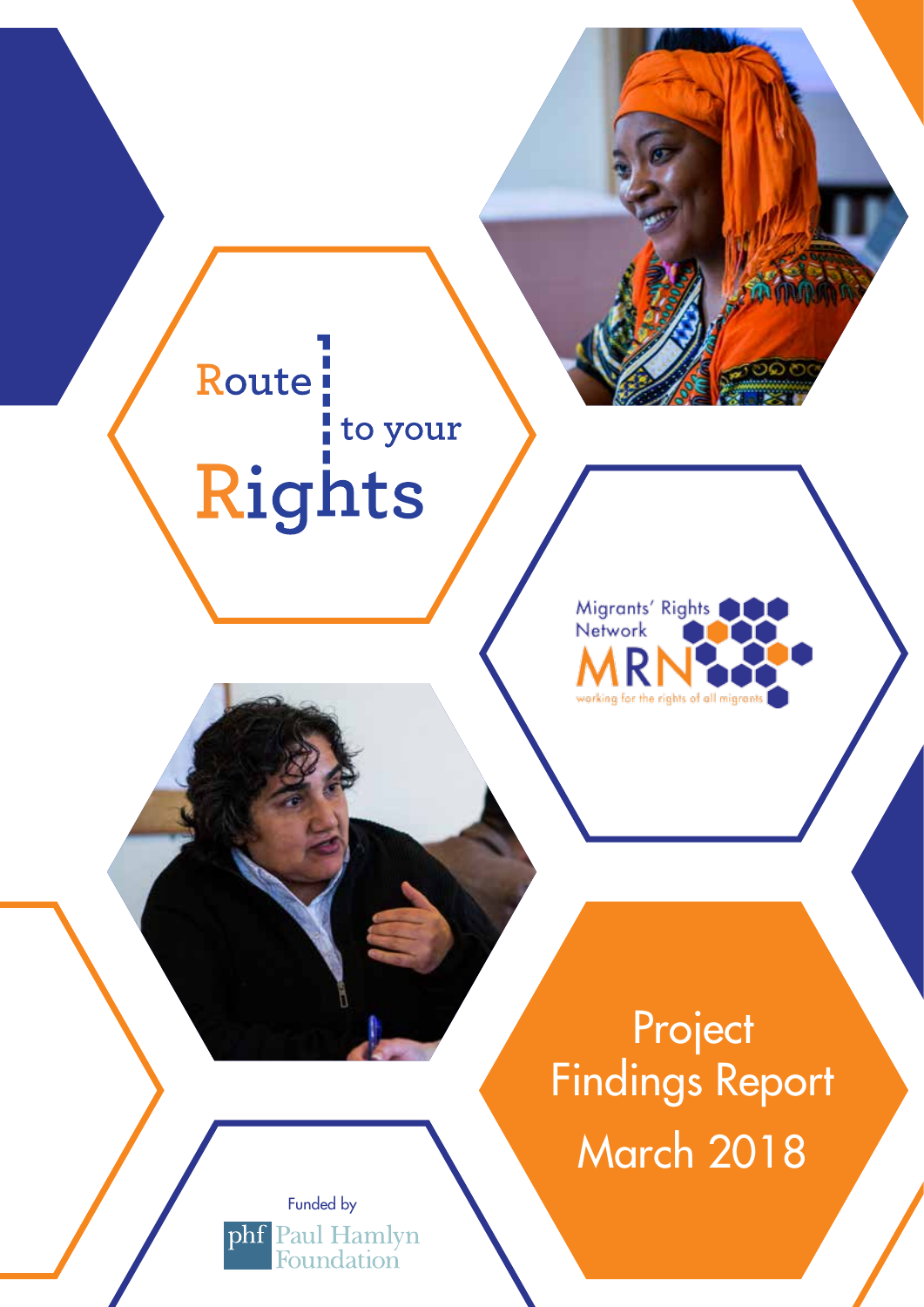# **Contents**

| <b>Executive Summary</b>                                                                                                                                                                                                                                                                                                                                                                     | 3                                                                           |
|----------------------------------------------------------------------------------------------------------------------------------------------------------------------------------------------------------------------------------------------------------------------------------------------------------------------------------------------------------------------------------------------|-----------------------------------------------------------------------------|
| <b>Introduction</b>                                                                                                                                                                                                                                                                                                                                                                          | 4                                                                           |
| Methodology                                                                                                                                                                                                                                                                                                                                                                                  | 4                                                                           |
| <b>Key Findings</b>                                                                                                                                                                                                                                                                                                                                                                          | 5                                                                           |
| <b>Immigration Matters</b><br>1. Impact on health<br>2. Access to legal information and support<br>3. Healthcare                                                                                                                                                                                                                                                                             | 5<br>5<br>б<br>7                                                            |
| Housing<br>1. Homelessness and destitution<br>1.1 Immigration status<br>1.2 Access to benefits and welfare support<br>1.3 28 days move-on period<br>2. Housing Conditions<br>2.1 Asylum Dispersal Accommodation<br>3. Structural barriers to housing<br>4. Rent arrears<br>5. Knowledge of housing rights<br>6. Housing and health<br>Employment<br>1. Finding work<br>2. Working Conditions | 8<br>8<br>8<br>8<br>9<br>10<br>10<br>11<br>12<br>12<br>13<br>15<br>15<br>16 |
| 3. Workplace treatment and knowledge of rights<br>4. Employment and health                                                                                                                                                                                                                                                                                                                   | 17<br>18                                                                    |
| Housing and Employment                                                                                                                                                                                                                                                                                                                                                                       | 20                                                                          |
| Key Regional variations<br>London<br>Manchester<br>Coventry                                                                                                                                                                                                                                                                                                                                  | 21<br>21<br>21<br>21                                                        |
| Supporting themselves                                                                                                                                                                                                                                                                                                                                                                        | 23                                                                          |
| <b>Recommendations</b>                                                                                                                                                                                                                                                                                                                                                                       | 25                                                                          |
| <b>References</b>                                                                                                                                                                                                                                                                                                                                                                            | 26                                                                          |
| <b>Acknowledgements</b>                                                                                                                                                                                                                                                                                                                                                                      | 27                                                                          |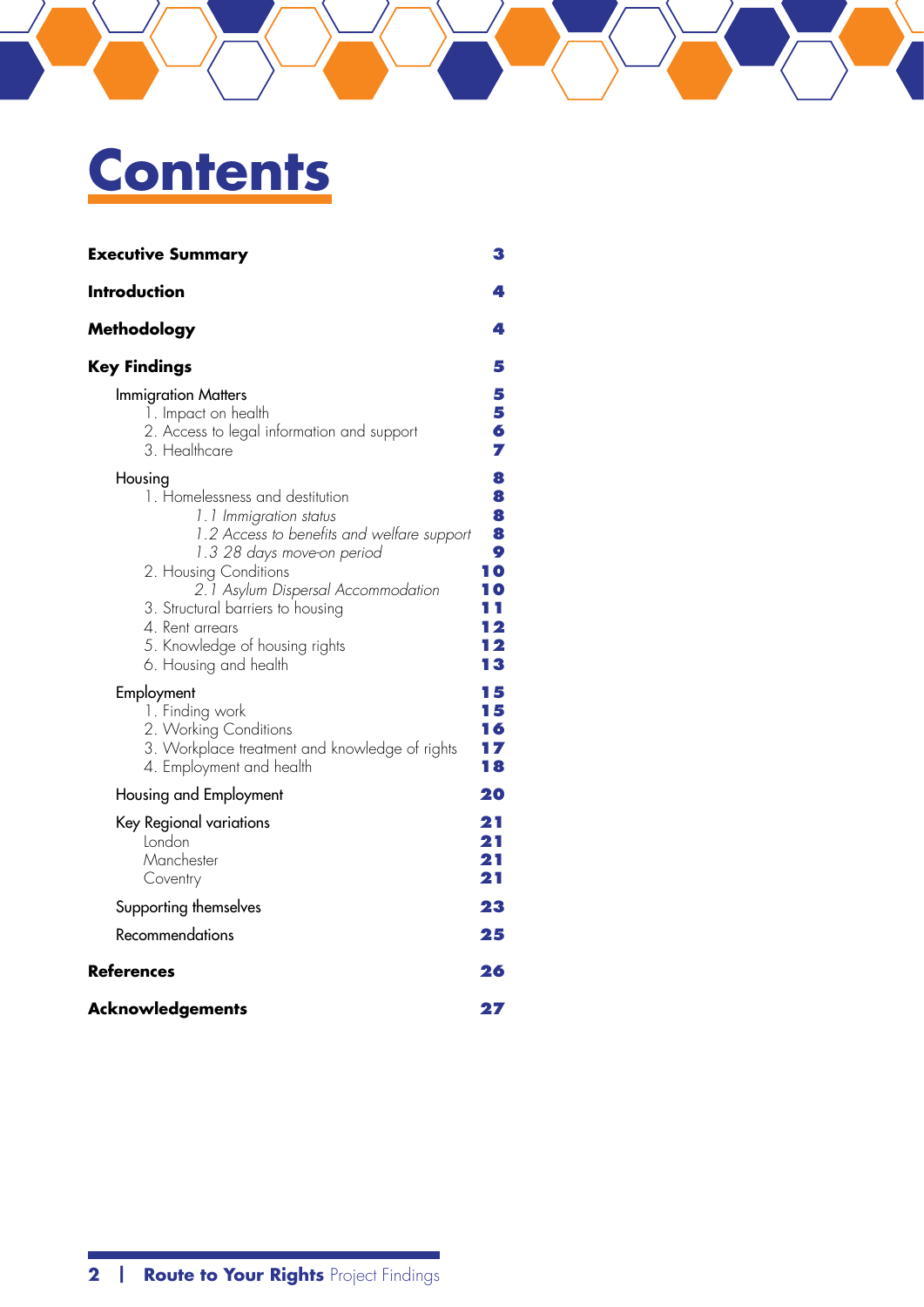# <span id="page-2-0"></span>**Executive Summa**

The Migrants' Rights Network (MRN) was funded by the Paul Hamlyn Foundation to implement the Route to Your Rights (RTYR) project, a qualitative research and advocacy project, which was conducted from August 2017 until March 2018. The project explored issues that push migrants into a more vulnerable state, like labour exploitation and homelessness during settlement in the UK, and in particular, how access to certain services and opportunities impact on their ability to build a flourishing life here. It also aimed to pull out regional variations of migrants' experiences across London, Manchester and Coventry, in addition to the impact of housing, employment and immigration issues on mental and physical health, and the gendered experience of migration.

Through interviews and workshops with migrants and migrant and refugee community organisations (MRCO's), we have identified that immigration issues, access to adequate housing, employment and legal advice are inextricably linked and are key determinants of a person's vulnerability to poor outcomes on early settlement in the UK. Amidst 'hostile environment' policies plus funding cuts to legal aid and MRCO's, there is inadequate access to legal advice, adequate housing and employment.

The majority of migrants who participated in the project were or had been through periods of homelessness and destitution, and had been vulnerable to exploitation in housing and employment. These vulnerabilities have been exacerbated by an inability to regularise immigration status, which is bound by delayed immigration decisions, poor Home Office administration, and limited access to adequate legal information and support.

Lack of familiarity with the UK employment, housing and health system; high concentration of precarious employment contracts; poor housing and working conditions; structural barriers, such as restrictions on access to benefits and welfare support; language and cultural barriers; and limited capacity of support services are also key contributing factors to preventing a more positive settlement experience.

These factors have a long-term impact on migrants' pre-existing or newly developed mental and physical health conditions. This research highlighted that in addition to deteriorating mental health, migrants experienced detrimental physical health outcomes as a result of an inability to regularise their immigration status, poor housing conditions, and the nature of employment. Asthma was common amongst migrants living in damp and mouldy conditions, as well as amongst those exposed to chemicals in the workplace. Stress associated with regularising immigration status was also perceived to have an impact on diabetes.

Regionally, migrants living in Coventry struggle to find adequate support due to oversubscribed services that have largely been affected by funding cuts. Migrants relocating to London and Manchester for better support networks and employment opportunities are met with high rents, difficulty finding employment, and barriers to accessing council housing, which has lead to homelessness and destitution.

## **Key Recommendations**

- Apply a tailored and holistic approach to service delivery that acknowledges the diverse needs of migrants and multiple issues they may be experiencing.
- Collaboration approaches are needed between MRCO's and mainstream service providers, including the legal and housing sectors, in order to share information and best practice ideas
- Build the capacity of migrants to lead on addressing issues that affect them
- Build an evidence base of the detrimental impact the 'hostile environment' policies have on migrant lives for collective policy and campaigns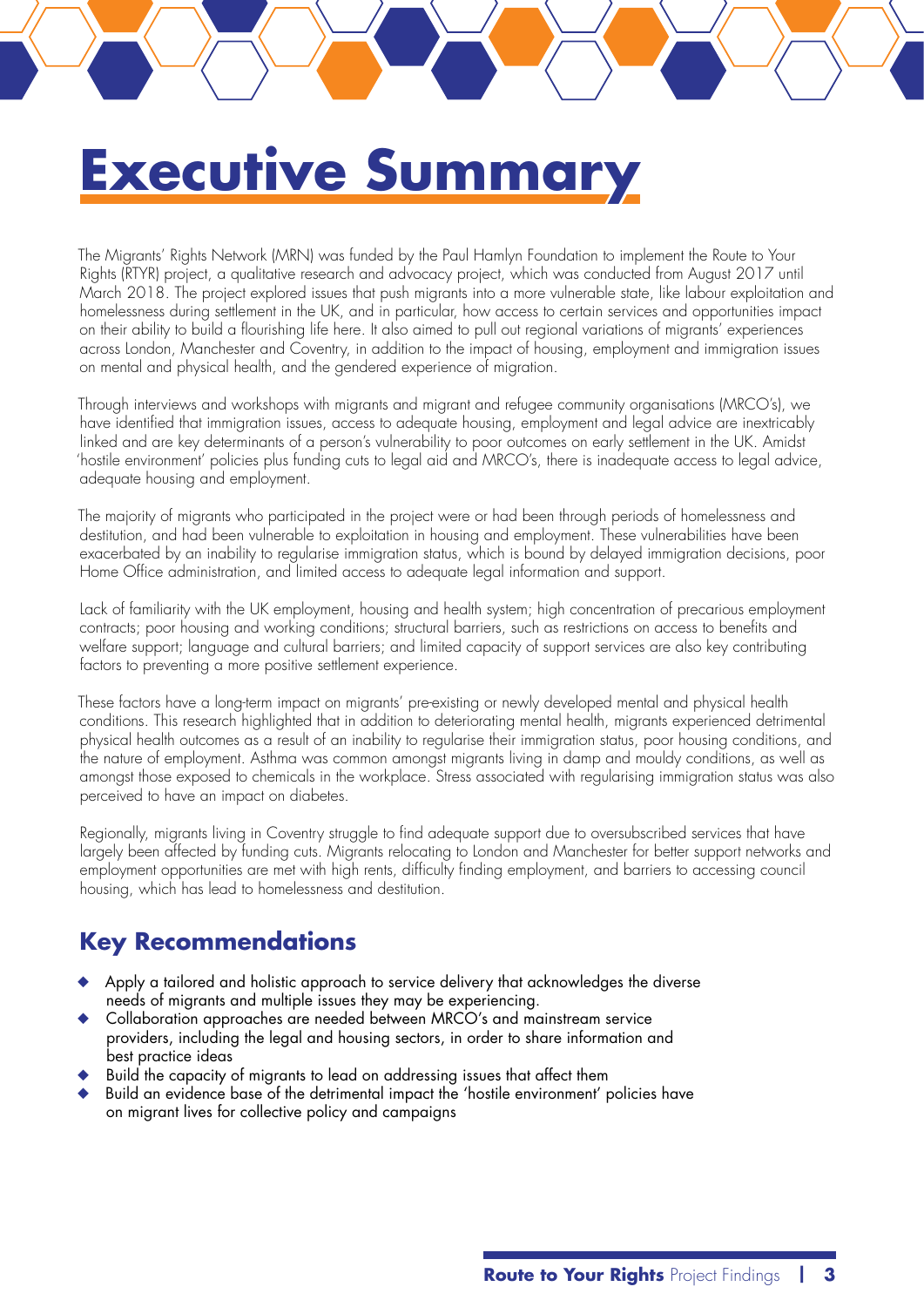# <span id="page-3-0"></span>**Introduction**

The Route to Your Rights (RTYR) project is a qualitative research and advocacy project, funded by the Paul Hamlyn Foundation conducted from August 2017 till March 2018. The project explores issues that push migrants into a more vulnerable state, such as labour exploitation and homelessness, during settlement in the UK, and in particular, how access to certain services and opportunities impact on the ability to build a flourishing life here. The overall aim of the project was to analyse the testimonies of individual migrants and migrant support workers to develop ways for the third sector to better support migrants through their early settlement in the UK.

Phase One of the project ran from August 2016 – January 2017 and was concerned with testing hypotheses that the Migrants' Rights Network (MRN) had developed through previous work, specifically in relation to the goods and services that are most likely to affect migrants' outcomes in their first few years in the UK. During this phase, we identified access to adequate housing, employment, and immigration advice as the key determinants of a person's vulnerability to poor outcomes on early settlement in the UK.

Phase Two of the project ran from February – December 2017 and further explored the factors highlighted by Phase One of the research: access to adequate housing, access to adequate employment, and access to immigration legal advice. It also aimed to pull out regional variations of migrants' experiences across London, Manchester and Coventry, in addition to the impact of housing, employment and immigration issues on mental and physical health, and the gendered experience of migration.

This report sets out the findings of Phase Two of the project and is informed by Phase One.



Phase Two of the project consisted of workshops and individual interviews to further explore migrants' experiences in relation to housing, employment, and access to immigration legal advice.

Three workshops were held in London, Coventry and Manchester with 18 migrant support workers. We interviewed 20 migrants across the three cities (40% male and 60% female), both in person and over the phone. Participation for interviews was open to migrants who had been living in the UK for three years and had arrived on any immigration route apart from the Tier 1 visa. Whilst phase one of the project spoke primarily to people who had been in the UK for at least 6 months, phase two of the project was interested in understanding migrant experiences a few years after settlement.

Interviewees were of varied nationalities and statuses, including refugees, asylum seekers, EEA nationals, and a number of people with indefinite leave to remain or without regular status. The majority of interviewees were aged between 25-55 years old (20% 25-35 years, 30% 35-45 years, and 25% 45-55 years) and had been living in the UK for between 3 years to 17 years.

Eight migrant support workers were interviewed separately in addition to the three workshops. Their roles included: advice worker, migrant organiser, policy and communications, immigration solicitor, and community engagement worker.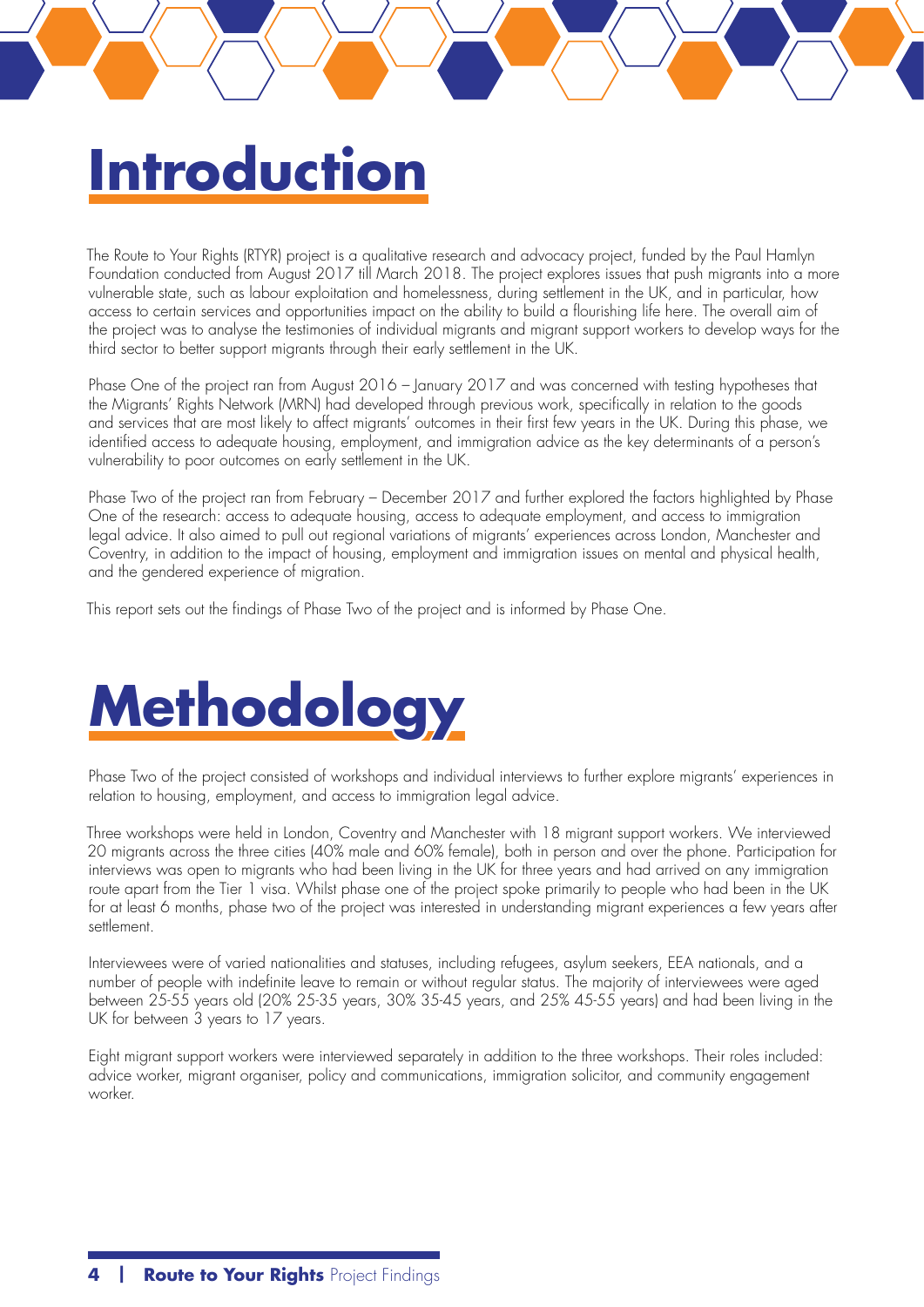# <span id="page-4-0"></span>**Key Findings**

## **Immigration Matters**

Immigration issues, access to adequate housing, employment and legal advice are inextricably linked and are key determinants of a person's vulnerability to poor outcomes on early settlement in the UK. Inability to regularise immigration status subjects individuals to 'hostile environment' policies<sup>[1](#page-25-1)</sup>, which restricts access to basic services and criminalises those without regular status. Collaboration between the Home Office and those in the public and private sector, as well as members of the public, makes it extremely difficult for people to live in the UK without the right to work, rent, access healthcare, open a bank account or send children to school without the fear of information being shared.<sup>[2](#page-25-2)</sup> The 'hostile environment' creates an environment of fear, both of and amongst migrants, feeding into racism and xenophobia, and forcing migrants underground into destitution. Reports from migrant support workers suggested that parents were not sending their children to school for fear of removal and fear of information being passed onto the Home Office.

Home Office administration was described as poor, and decisionmaking delays left some people without proof of ID, impacting on access to employment and accommodation. A common example of poor administration was individuals receiving a letter from the Home Office on the same day that it required a response. In another case, an individual was unable to report to the Home Office because they had lost their reporting letter due to accommodation relocation and a new one had not been reissued for some time.

## **1. Impact on health**

*"Now I've been here for 17 years. Much of my adult life has been in this country, and I haven't actually achieved – I haven't actually moved on or developed as an individual."*

### *IRREGULAR MIGRANT, COVENTRY*

Migrants we spoke to had spent a period of more than 10 years trying to regularise their status, including having exhausted all appeals on their asylum application. They were or had been through periods of homelessness and destitution, vulnerable to exploitation in housing and employment and presented with pre-existing or newly developed mental and physical health conditions as a result of the lengthy process to regularise their status. Mental health conditions that had developed during the immigration process had long-term impacts on migrants even after regularising their status. The lengthier the waiting period to regularise status, the more time migrants without the right to work are kept out of employment, making it difficult to sustain themselves financially and to re-enter the labour market once status has been regularised.

Without a timeframe attached to immigration processing decisions, their uncertain future places migrants in an extended period of arrival. Studies have suggested that the immigration-waiting period can delay the attainment of adulthood and contributes to deterioration of mental health.[3](#page-25-3) This evidently has long-term impacts on finding employment once a migrant has regularised their status.

*"If you can't sort out immigration, you really can't sort anything out. If you haven't got your immigration status, you can't work lawfully, you can't claim public funds, you can't access housing, you can't even privately rent so you're vulnerable for the most basic needs." IMMIGRATION SOLICITOR, LONDON*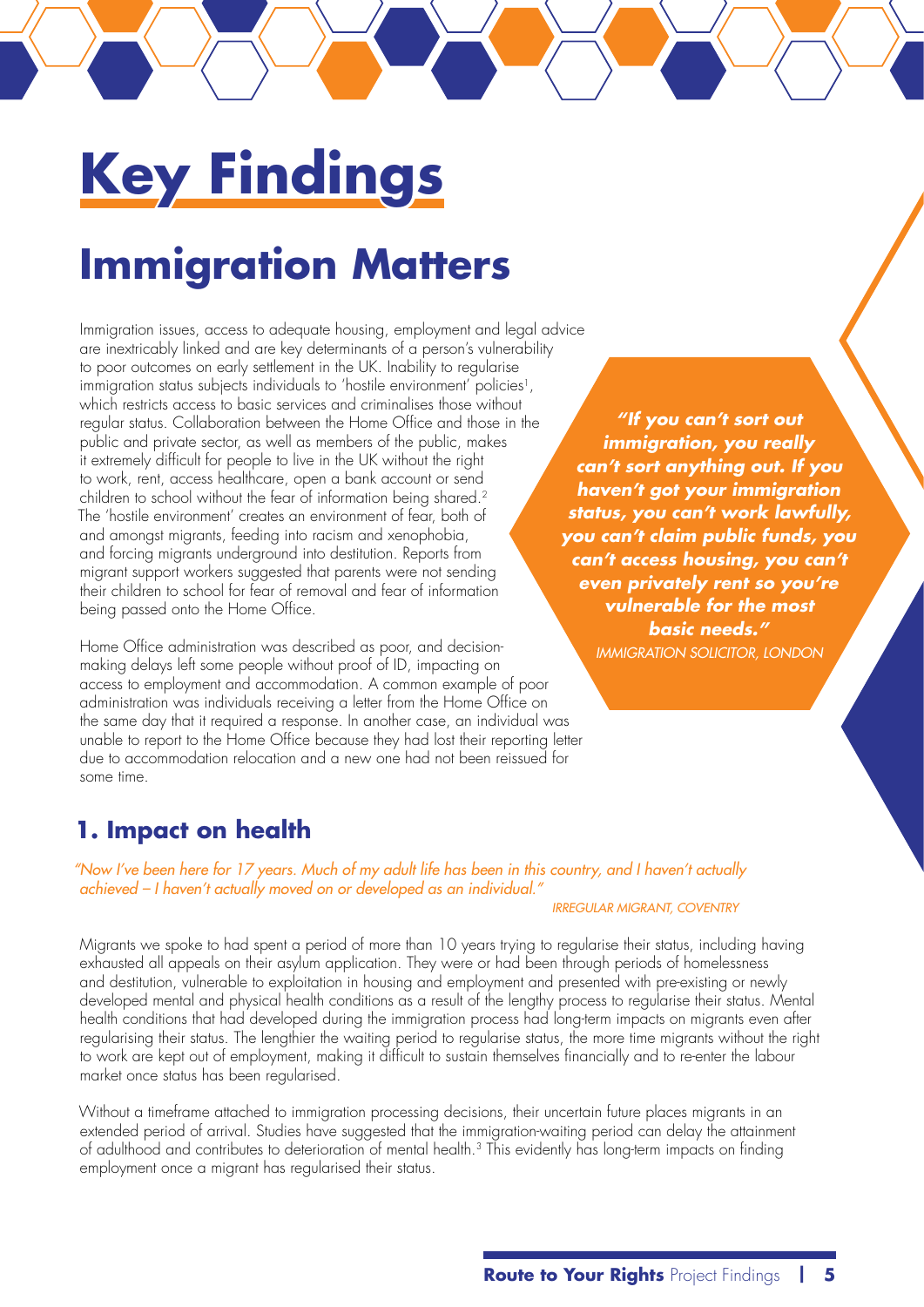<span id="page-5-0"></span>*"I was cleaning. I like cleaning because of the stress. I like to do something to push my stress, so I cleaned that house everyday…"*

*REFUSED ASYLUM SEEKER, LONDON*

*"The stress of not knowing what their future holds…is another huge stress. So we see individuals and families who are coping with enormous levels of stress, mental health problems that are all related to their circumstances and their environment they are living in, as well as wider environment." MRCO, MANCHESTER*

Depression, anxiety and stress were recurrent issues raised time and again by irregular migrants and asylum seekers as a result of not being able to fully participate and contribute to society, in addition to uncertainty about receiving a decision from the Home Office, and past trauma. Migrants described a state of limbo, not being able to move forward or backwards. Some filled the time by volunteering or doing activities that helped to distract themselves from the stress, whilst others felt the mental stress was too much. In extreme situations, the stress associated with immigration was considered to have impacted on the development, or worsening, of diabetes.

### **2. Access to legal information and support**

*"In the end you don't get legal help. Last two applications, I did them by myself, and the painful part is the Home Office said, 'we could have given you papers based on this, but you didn't provide the legal argument', because I had no solicitor, so now I'm back to square one."*

*IRREGULAR MIGRANT, COVENTRY*

Access to affordable and timely, good quality immigration advice and legal support is impacted by cuts to legal aid, and oversubscribed pro-bono solicitors. Changes to legal aid have impacted on the support migrant support workers can provide to clients, and pro-bono solicitors are often only willing to take on strong cases due to limited capacity.

Migrants described negative experiences of accessing legal advice and the quality of support. There were instances where irregular migrants were turned away from Citizens Advice Bureaus (CAB) because of their unsettled legal status. Those without legal aid or support described experiences of paying for immigration lawyers who charged extremely high rates, often with unsatisfactory outcomes, or in situations where they were originally told the immigration advice would be free. In some cases, they were asked to pay additional fees despite having already paid for an application that was rejected. Those unable to afford legal fees were required to self-represent in court, where they were less likely to receive a positive outcome. Migrant communities provide a strong network of support – in some instances, they have helped to raise money for immigration fees or provided witness support and evidence. Migrants linked access to adequate immigration advice and support with access to adequate employment, outlining that the right to work would help to finance and resolve immigration issues, in addition to alleviate the issue of homelessness and destitution, and more importantly mental health.

MRCO's experienced frequent problems dealing with solicitors, some of whom they described as unresponsive, uncommunicative, withholding documents, and retaining legal aid cases, making it difficult for clients to access alternative support.

*"There's so many changes in the law all the time...it's challenging for anyone to keep up with it. Regulating and wrong advice...that's a danger, that people give advice when either they're not accredited to do so or the advice they give is wrong."*

#### *MRCO, MANCHESTER*

The danger of incorrect advice is bound by the pace of change and complexity of immigration law and policy, in addition to organisations providing legal advice when they are not accredited. Practitioners found it difficult to navigate changing immigration law, particularly in relation to EEA nationals' eligibility for benefits, and migrants found it equally challenging. Solicitors believed that some services were not up to standard in providing legal support to migrants, providing advice that was either incorrect or that they were not accredited to deliver.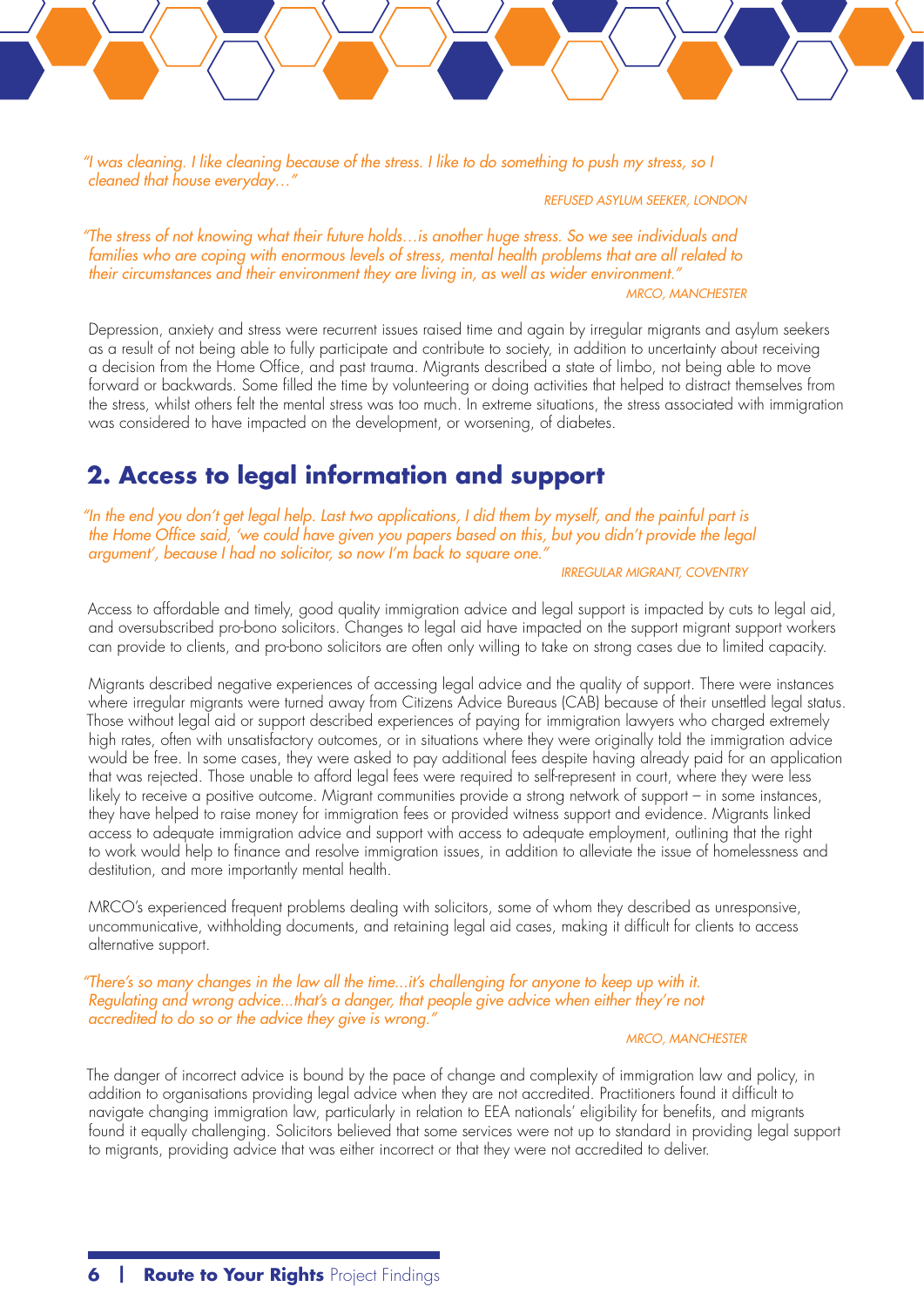<span id="page-6-0"></span>Limited access to affordable and reliable information about immigration tends to lead to reliance on information shared within migrant communities, which is at risk of being incorrect and could dramatically affect an individual's application:

*"There's misinformation because you get rumours in migrant communities. They'll assume something and think that it's right if somebody said something. For example, with family reunion, when someone has refugee status, they're entitled to bring in their pre-flights' spouse and children under 18, but often it will circulate in the community that you have to wait until you've got a place to live and you've got an income."*

*IMMIGRATION SOLICITOR, LONDON*

### **3. Healthcare**

*"...if they're overstayers, they can't get routine healthcare...GPs often don't register them which is wrong...they can't get hospital treatment unless it's immediately necessary or emergency treatment. So you could have an ongoing condition, which could be serious...but you can't get your routine care and the only time you can get care is when you're about to kick the bucket and they have to give you emergency care."*

### *IMMIGRATION SOLICITOR, LONDON*

Migrants' access to healthcare and health outcomes was identified as an issue equally important as access to adequate employment and housing. Barriers to healthcare include difficulties registering with a GP, lack of understanding of how the NHS works and entitlements to access; fear of being reported to immigration authorities; and fear of healthcare charging policies.[4](#page-25-4)

Barriers to registering for a GP included misunderstandings by health services of migrants' entitlement to healthcare, refusal of the health service to process registration without proof of address, lack of access to information on how to register, and NHS healthcare charging policies. MRCO's felt that many health services were unclear about healthcare charging policies and upfront payment. Exemptions from healthcare charges are reliant on patients having the correct paperwork on the day. In most cases, failure to provide correct paperwork could result in migrants being wrongly charged a debt to NHS, and potentially negatively impact on visa applications and immigration outcomes.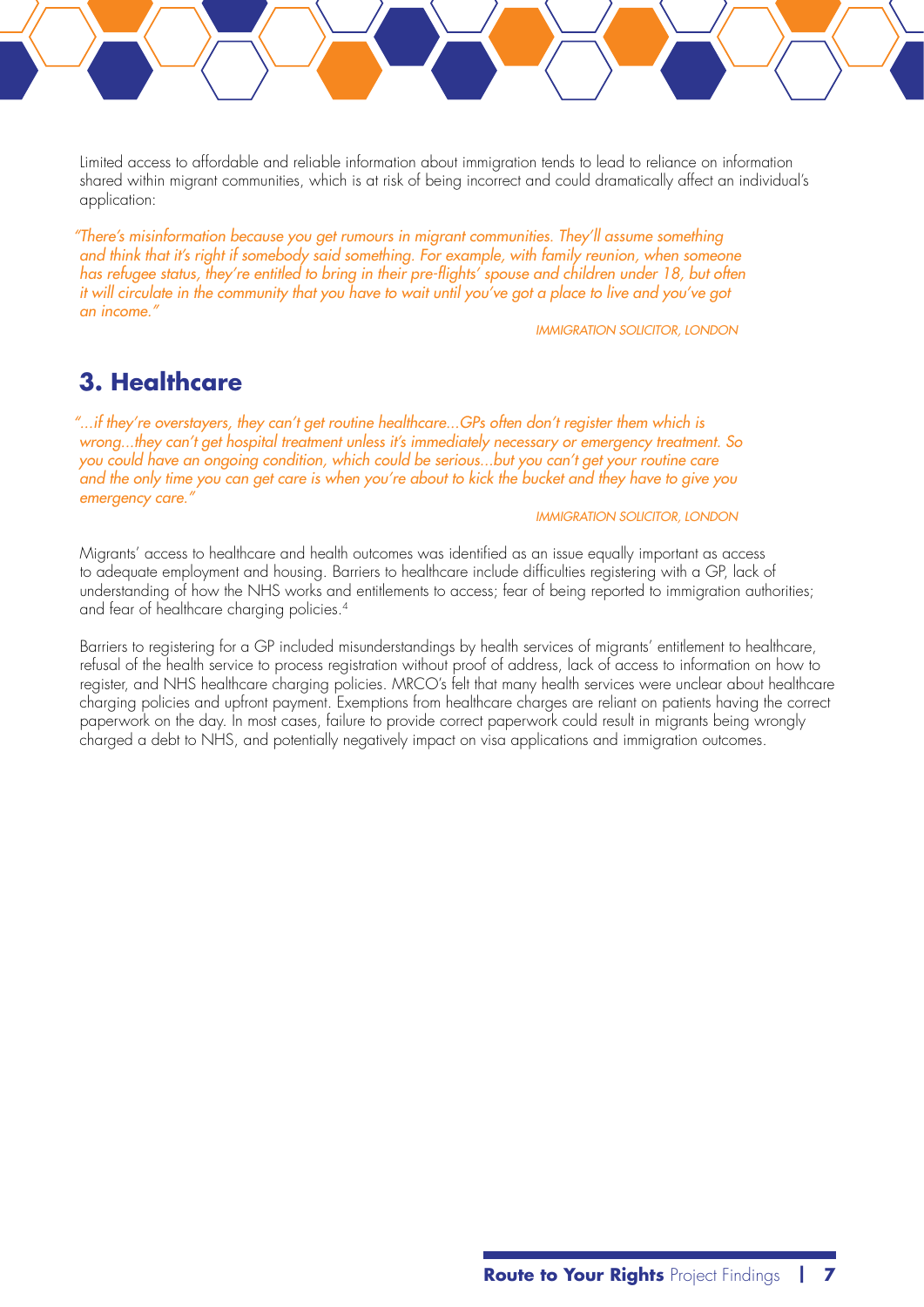## <span id="page-7-0"></span>**Housing**

MRN spoke to migrants who had experience of living in asylum accommodation, private rentals, social housing, homeless shelters, or those 'sofa-surfing' (on the couches of family and friends). Most had experienced homelessness and destitution at some point during their time in the UK due to reasons relating to immigration and delays, restrictions or informal gatekeeping around access to welfare and benefits. Access to adequate housing was dependent on access to decent employment, regularised immigration status, and was affected by structural barriers associated with housing, such as right to rent checks. Overall, migrants demonstrated difficulties navigating the housing system and had limited knowledge about their rights and sources of support. It was important for almost all migrants to resolve accommodation before finding employment.

### **1. Homelessness and destitution**

### *1.1 Immigration status*

*"…some of the issues they face stem from legislation and the fact that not only in the hostile*  environment, but successive governments have done their best to make it so that migrants they don't *want in the UK end up homeless."*

### *IMMIGRATION LAWYER, LONDON*

Immigration status was identified as a key determinant of vulnerability to homelessness and destitution. The majority of migrants who were homeless and destitute were unable to regularise their status as a result of a refused asylum application, relationship breakdown or a failed visa renewal. This was often linked to poor representation by immigration lawyers. Delays in finding accommodation impacted on the ability to resolve immigration status and to engage with services.

*"I was destitute for four good years, and I have been exploited in people's houses, looking after their children for free. The mother would leave the children with me, she would go out in the morning and come home at 5 o'clock and I would sit in that house, I have nowhere to go, I didn't know anybody, I couldn't speak English then…" MRCO, MANCHESTER*

Individuals who have been refused asylum and exhausted all appeal rights are no longer eligible for asylum support accommodation under Section 95. They can make an application for Section 4 support if they are destitute and meet a set of criteria; however most refused asylum seekers we spoke to were not receiving support from the Home Office and were likely to be destitute and homeless as a result of government restrictions on work and housing.

'Hostile environment' policies which prevent irregular migrants from the right to work, rent or to access public funds subject migrants to harmful situations such as homelessness and exploitation. Many migrants we spoke to who were homeless had exhausted accommodation options with family and friends and were forced to sleep on the streets or to move from one charity to another. In many cases, women sleeping rough find themselves doing domestic work in exchange for accommodation where they are at increased vulnerability to sexual abuse and harassment. With few connections in the UK and fear of coming to attention to authorities, vulnerable migrant women in these situations are less likely to seek support.

### *1.2 Access to benefits and welfare support*

*"Even the few safety nets that exist for destitute migrants, whether it's Section 17 or support under the Care Act, local authorities often do their very best not to provide the support, or they provide support that's so inadequate, it's not meeting the needs of people who it's being provided to."*

*MRCO, LONDON*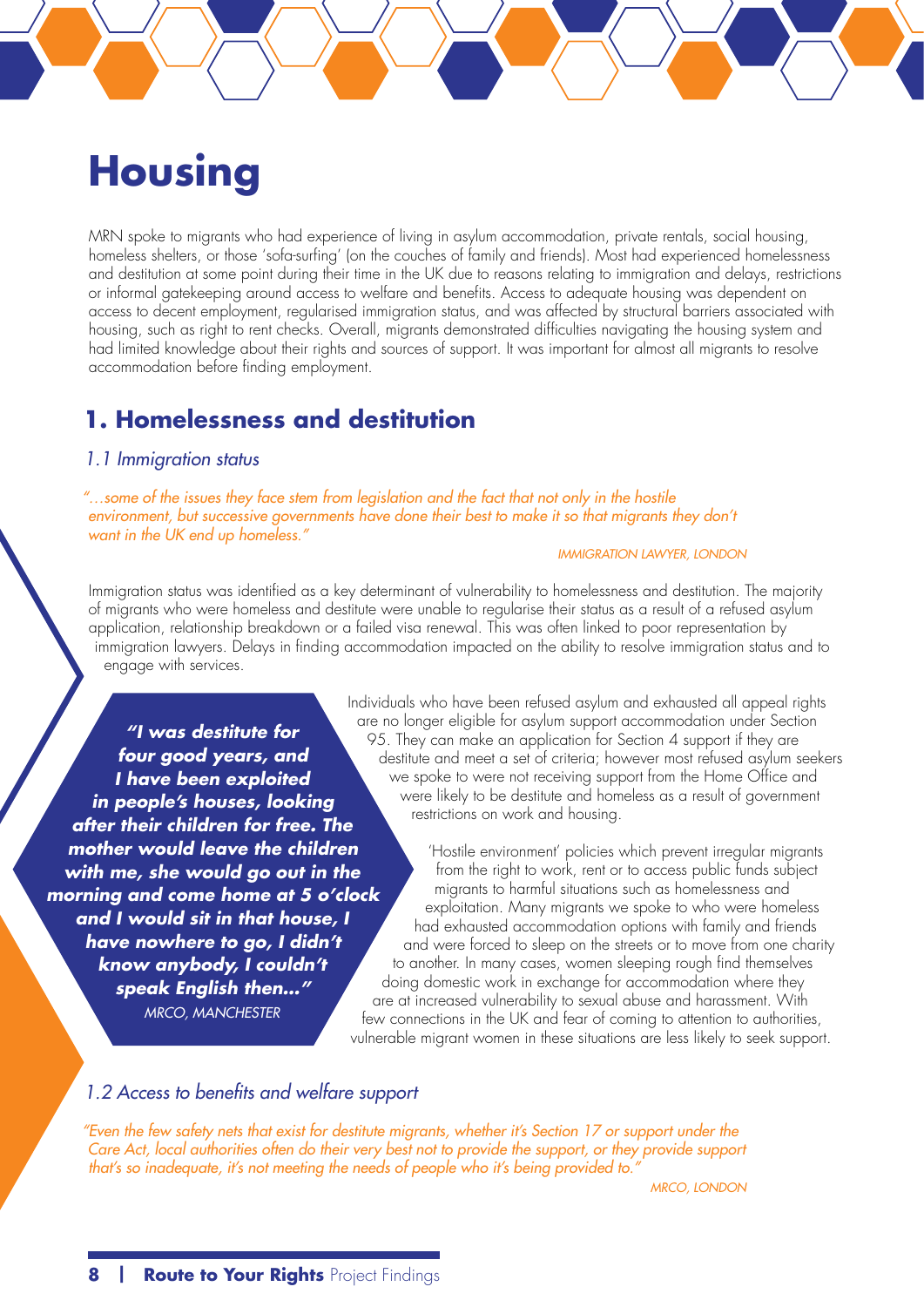<span id="page-8-0"></span>Migrants with No Recourse to Public Funds (NRPF) endure a heightened vulnerability to homelessness and destitution when they have been or are no longer self-sufficient, or if their immigration status has changed or has never been regularised.[5](#page-25-5) NRPF refers to those who are 'subject to immigration control' and have no entitlement to welfare benefits, public housing and local authority homelessness assistance. A person is 'subject to immigration control' if they have leave to enter or remain in the UK with the condition 'no recourse to public funds';<sup>6</sup> leave to enter or remain in the UK that is subject to a maintenance undertaking;<sup>7</sup> or no leave to enter or remain.<sup>8[9](#page-25-9)</sup>

There are provisions where local authorities have a duty of care to provide people with NRPF with housing and/or financial support to prevent homelessness and destitution. For example, under Section 17 of the Children Act 1989, families with children may be able to apply for assistance to meet basic living needs, or adults requiring care and support due to disability, illness or mental health condition can apply for Part 1 of the Care Act 2014.<sup>10</sup>

Support workers said that when migrants with NRPF were entitled to local authority support, such as under Section 17 of the Children's Act or Part 1 of the Care Act, informal gatekeeping practices or incorrect information about entitlements prolonged destitution by delaying people's access to support to which they were entitled.

*"… you might have no recourse to public funds in which case you can't get social housing. Now then you might have to have Section 17 which is really terrible because local authority provide the housing – they provide the absolute minimum…most clients I come across who are on Section 17 live in atrocious housing accommodation and they get £30 a week – you can't support yourself or children on £30 a week. I found a lot of the women I work with who are Section 17 supported or who are not and are in destitution…they end up in prostitution."*

*IMMIGRATION LAWYER, LONDON*

In cases where migrants were eligible for Section 17 support, migrant support workers believed that local authorities provided the bare minimum support, often with low quality accommodation. The living allowance was also perceived to be inadequate and put migrants, particularly women, into vulnerable situations.

### *"When women find themselves in a situation of crisis, that's when the massive problems begin, because they find they can't get access to a refuge because they have no recourse to public funds…" MRCO, MANCHESTER*

Migrant women on dependent visas who are victims of domestic violence also find themselves in situations where they are unable to access refuge spaces or support services due to the precarity of their immigration status or due to being misinformed or wrongly identified as NRPF by agencies. Safety4Sisters identified that services with limited time and resources were quick to assume a migrant woman had NRPF, signposting them onto other services and often failing to follow up to ensure they received appropriate support. Funding cuts have also led to reduced women's shelters and refuges, making it difficult for migrant women to find accommodation. Migrant women unable to access appropriate services often turned to their community, family and friends; however once these solutions broke down, they became vulnerable to further exploitation and homelessness.<sup>11</sup>

### *1.3 28 days move-on period*

*"It's very less time and they don't know where they need to go. Whoever provides the [asylum] accommodation – those people need to tell them and give them that support. You know how you get sent the letter, warning of eviction…but they're not supporting [refugees] that they can do this in 28 days and if you make application for hostel, it takes longer [than 28 days]."*

*MRCO, MANCHESTER*

*"I got my status, I'm like a fish in the water – no one speak to me, no one tell me where I can go, I have to find everything by myself. I don't know if I've got the right to have housing. I don't know anything." MIGRANT, LONDON*

Upon acquiring refugee status, individuals have 28 days before the Home Office withdraws asylum support such as housing and basic living expenses. This 'move-on period' has been described as an insufficient amount of time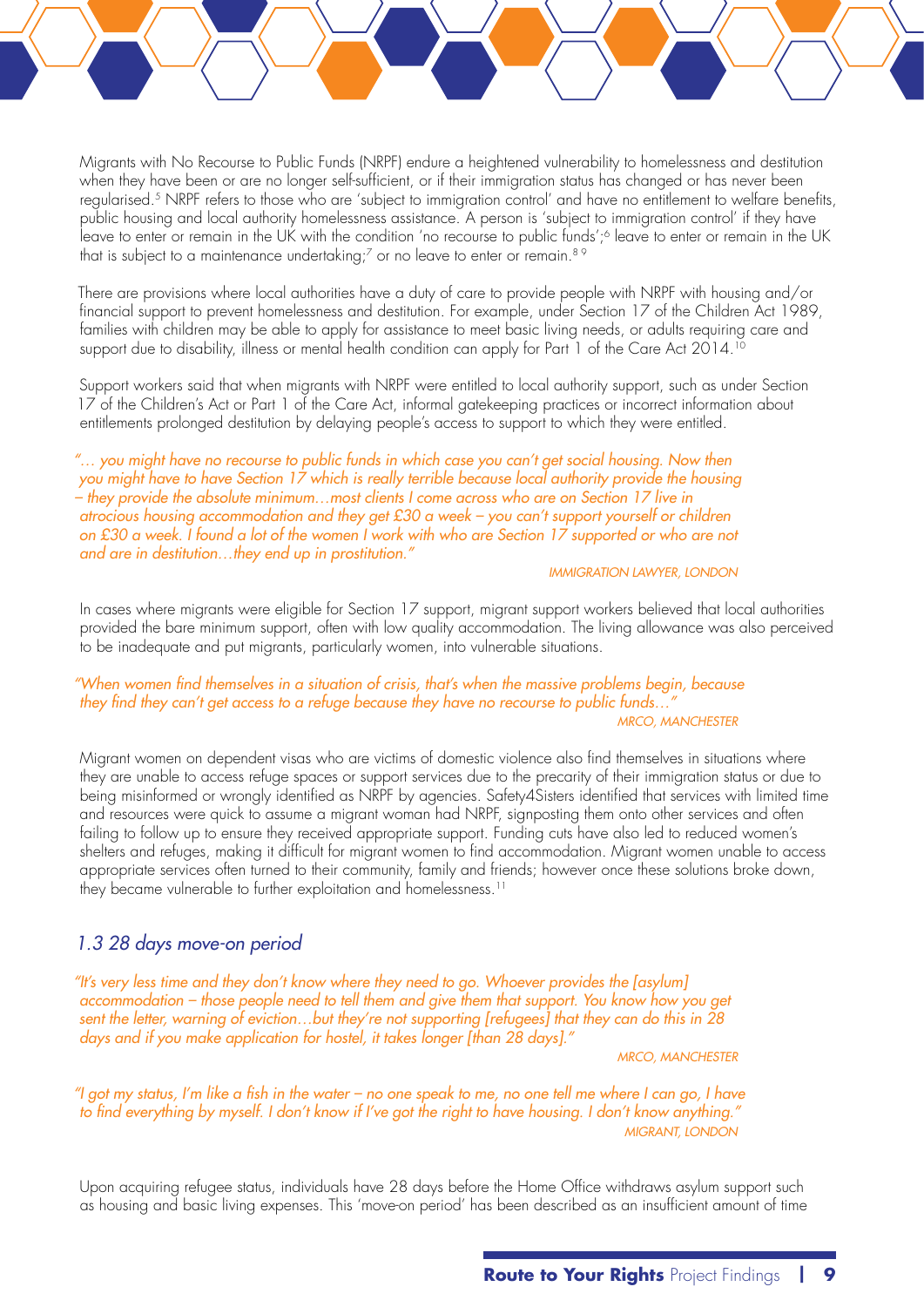<span id="page-9-0"></span>to find accommodation and employment, leaving refugees vulnerable to homelessness and destitution. During this period, claims for benefits can take longer than 28 days or refugees may not access support until halfway through their 28-day notice period; there are often delays in applications for National Insurance Numbers; unfamiliarity with navigating UK systems and lack of information; they will not have had access to employment and savings; and there is a lack of available social housing or shortage of affordable private rental accommodation.[12](#page-25-12)

### *"My friend – she has got her status, but 8 months ago she lived in a hostel in Manchester. She's still looking for house. Some people are single, some families with children, they're living in hostel. The hostel will be in Manchester, but the school of the children will be in Oldham."*

### *MIGRANT, MANCHESTER*

Long waiting periods or ineligibility for social housing meant that refugees moving out of asylum accommodation spent some time in temporary accommodation or sleeping rough. A woman who was granted refugee status in 2009 believed that the current support and information provided to refugees and asylum seekers within her community had declined and resources were increasingly lacking. She spoke of a family who had been living in a hostel for 8 months in Manchester whilst they waited for social housing and who were struggling to afford the commute to their children's school in Oldham. Another migrant we spoke to said he lived in a hostel for 7 months before being transferred to a housing association.

Support workers said that local authorities engaged in gatekeeping, which prevented refugees from accessing council housing support where they were not able to prove or persuade the council that they were in priority need. Refugees who had moved from smaller to larger cities for better employment opportunities and social support networks also found they were ineligible to apply for council or housing association homes because they had not yet established a local connection to the area, a requirement for some local authorities.<sup>13</sup>

## **2. Housing Conditions**

The majority of migrants we spoke to lived in poor quality homes that had issues of damp, condensation, mould, mice, exposed pipes, leaky roof or no heating. Those who lived in accommodation provided by the council or housing associations tended to live in better quality conditions than those living in private rental accommodation.

### *"…a big majority are sharing houses with other people and we also have cases of women who are sharing rooms with other families. So there are between 3 or 4 families sharing one room with the children…"*

### *MRCO, LONDON*

In London, a large number of migrants we spoke to lived in overcrowded housing, with one family to sometimes multiple families sharing a single room to reduce living costs. One migrant described having to sleep in the kitchen because there were 12 people living in a two-bedroom house.

### *2.1 Asylum Dispersal Accommodation*

Asylum seekers eligible for Section 95 support will usually be placed in dispersed accommodation whilst their application is being processed[.14](#page-25-14) There were a number of concerns raised in relation to the housing conditions provided by the National Asylum Support Service (NASS), including overcrowded accommodation, filthy conditions, and sharing with many people with severe mental health conditions. Migrant support workers said that the Home Office do not inspect housing conditions and accommodation providers, such as G4S, deny responsibility for decent conditions. Language barriers and cultural clashes were also viewed as difficult to navigate because individuals were sharing living space with people from many different cultures and life experiences.

In Manchester, a woman who had previously lived with her family in NASS accommodation felt unsafe to leave the house because groups of people regularly congregated outside with dogs, yelling racist comments and throwing rocks.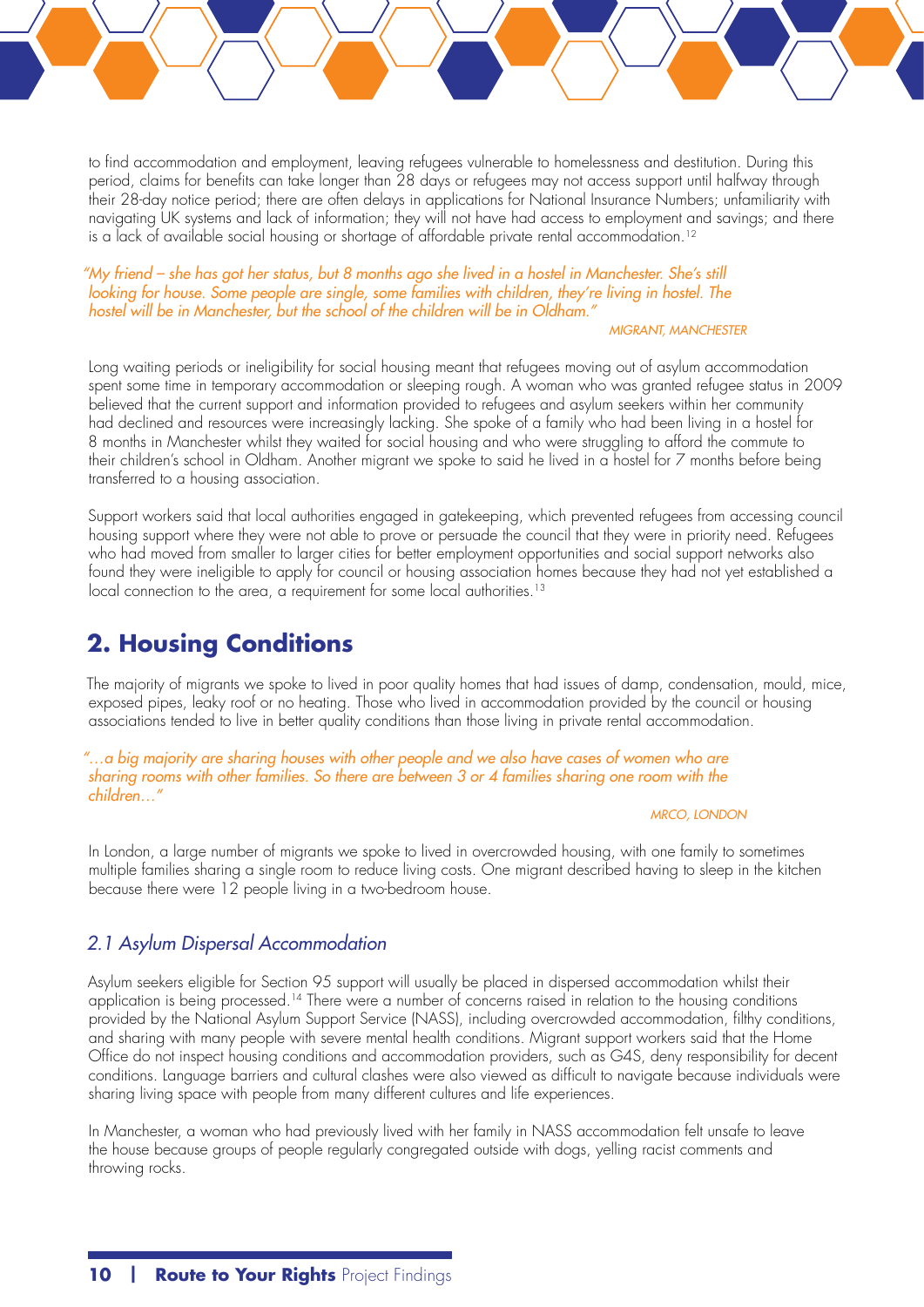<span id="page-10-0"></span>*"…if they [migrant women] become an asylum seeker, they're thrown into the dispersal system and scattered into dispersal sites without any ability to hold on or to connect with organisations like us or Rape Crisis…"*

#### *MRCO, MANCHESTER*

The dispersal system subjects asylum seekers to upheaval and disconnects them from existing communities and support networks, while accommodating them in areas where there may be little access to culturally familiar

resources and communities[.15](#page-25-15) Women who are victims of domestic violence and in the asylum system are particularly vulnerable to the impact of dispersal accommodation because they lose connections with existing domestic violence support services they may have previously been in contact with. Social isolation and disconnect from family, friends and community was a key issue raised by individuals who had spent time in dispersal asylum support accommodation.

### *"I was sleeping in the living room. I've got like a big mattress and I have to wait until everyone go to sleep and then I can put down mattress and wake up early before everyone wake up." REFUGEE, LONDON*

If asylum seekers have family or friends they can stay with during their asylum process, they may be ineligible or choose not to apply for Section 95 accommodation support. Those we spoke to who had stayed with family members described conditions of overcrowded accommodation with little privacy, and often spoke of how they felt like a burden on their hosts. Those who had had their asylum claim refused found themselves moving between host families, shelters and street homelessness, sleeping rough for years – one woman had moved 8 times in two years.

*"Some people say they do this so you are isolated…you don't have friends, and then you get frustrated and maybe you give up, or you die early, or you become mentally ill." REFUSED ASYLUM SEEKER, COVENTRY*

### **3. Structural barriers to housing**

Several structural barriers to obtaining private rental accommodation were raised time and again by both migrants and MRCO's. These included difficulties getting together the money for agency fees and deposits as well as the appropriate documents for right to rent immigration checks; racial discrimination; and less inclination for landlords to rent out to those on social welfare benefits and those with children.

*"It's going to be quite a lot more difficult to get a house…massive problems with overcrowding because there's going to be people who can't afford to get a house as the fees are going to be expensive…also the requirements of documents and paper they want to have…"*

#### *MRCO, MANCHESTER*

Agency fees and deposits were the greatest barriers for migrants in obtaining permanent and adequate accommodation, leading to homelessness, sleeping on family and friend's couches, or delays in finding employment. Right to rent checks also posed a challenge for migrants because they were not always able to provide sufficient documents such as passports and visas, bank statements, and payslips. Increasing scrutiny of documentation was difficult for women who had arrived in the UK on dependent visas but had effectively become undocumented as a result of leaving their partner due to domestic violence. Many migrants we spoke to were either housed informally without tenancy contracts, paying rent in cash or were staying with friends because they were unable to submit adequate documents, effectively reducing their tenant rights, and increasing risks of overcrowded housing.

Some migrants felt that they had been denied accommodation on the basis of their skin colour or due to the landlord's prejudice against migrants. Migrants on temporary visas or those in the process of transferring their current visa to Leave to Remain also experienced difficulties with Right to Rent checks.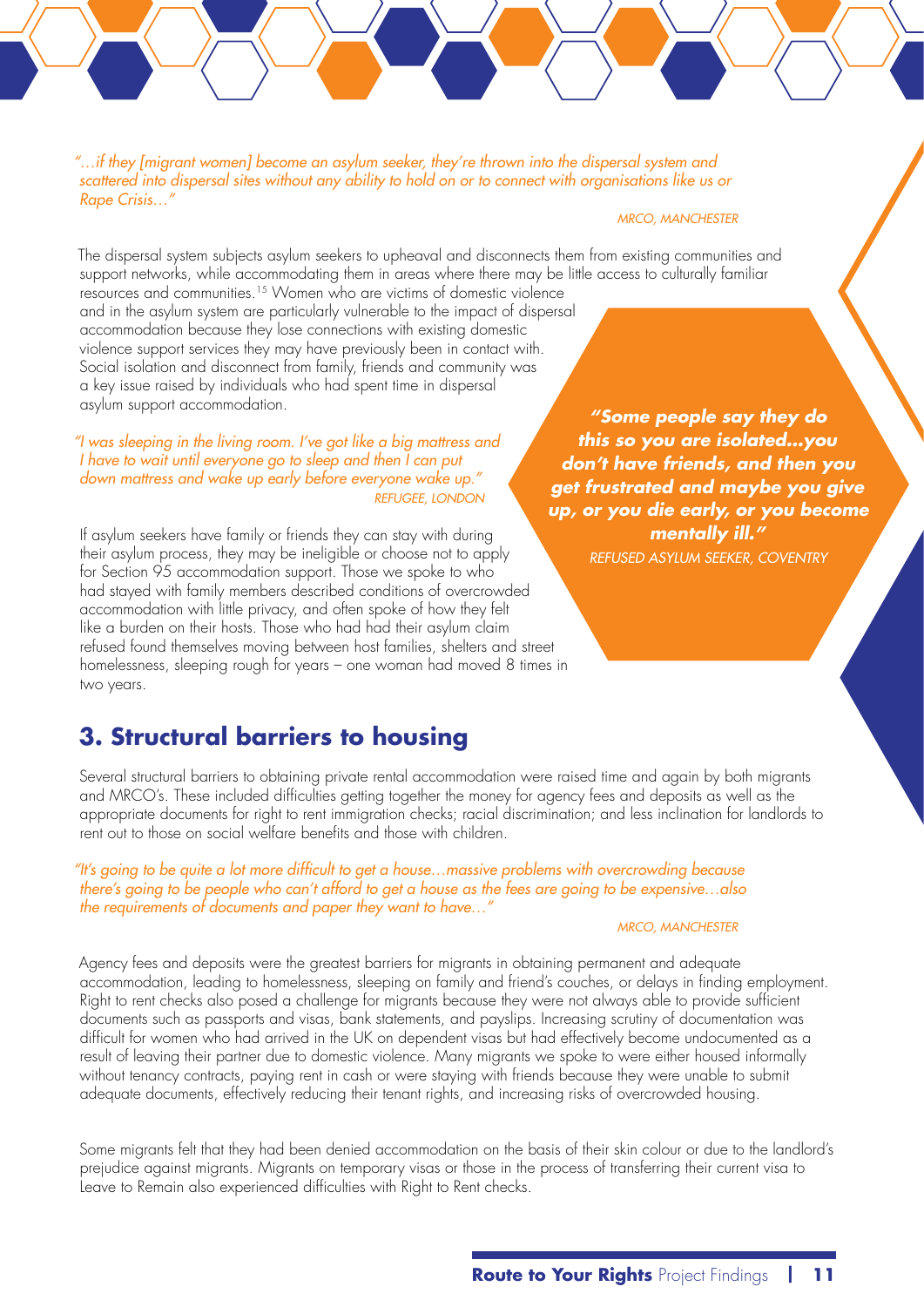### <span id="page-11-0"></span> *"…if you're not paying your rent, no one can give you a house…you have to get the house, and then to process it takes 40 days to get housing benefits, so that time the landlord asks you to pay deposit." MIGRANT, MANCHESTER*

Delays in housing benefit applications made it difficult for migrants who lacked savings to pay agency and deposit fees, particularly refugees leaving asylum accommodation. Housing benefit applications require an individual to have existing accommodation for which they pay rent. Some Housing Associations were known to have support workers who helped with Job Seekers' Allowance and housing benefit application forms so that they could accept tenants before they received benefits.

Local authorities seemed to be disconnected from the realities of migrant and refugee needs and the barriers they experience in finding accommodation. Illiteracy made it impossible for one man to find social housing because local authorities only sent him housing information through text messages and the Internet, which he was unable to access.

Several migrants felt that it was more difficult to find private rental accommodation if they received benefits or if they had children.

### **4. Rent arrears**

*"…when you talk to people on the phone, they're ok, but when they see you, you just know, you can feel it…maybe it's because I'm African… they say, 'now you can't have the property.' It's one of those things you can just feel it where it's 'oh, it's because I'm African or because I'm black.'" IRREGULAR MIGRANT, COVENTRY*

Almost all migrants who were interviewed had been or were in rent arrears due to low paid work, unguaranteed work associated with zero hour and agency contracts and immigration issues. One person had been waiting for 18 months for a decision from the Home Office to change from a Tier 1 visa to Leave to Remain, during which time she was unable to work and had to pay rent with a credit card.

> In cities such as London and Manchester, a large proportion of income went towards rent. Single mothers were disproportionately affected as they struggled to pay rent and provide for the family on one income. The proportion of total income spent on rent varied and affected individuals according to the number of dependants they had. For example, one adult with two children spent 30% of income on rent in London for one room, whilst a pregnant woman in London spent 60-70% of her income on rent. A family of four in Manchester spent 30% of their income on rent.

Those who had difficulties paying rent or bills borrowed money from friends, used their credit card or savings, or made negotiations with their landlord to the point of exhaustion. A few migrants we spoke to were in rent arrears of 3-5 months and had been given an eviction notice by their landlord at the time of interview.

Migrants were generally not sure of where to go for advice and support regarding their debt, or did not feel the advice they sought was adequate. However, it is important for migrants in debt to seek adequate advice as this can have significant impact on their immigration status and Home Office decisions.

### **5. Knowledge of housing rights**

*There's often language barriers, they really don't know anything. There's an assumption amongst them…that they just can't get public funds and that's sometimes not true."*

*IMMIGRATION LAWYER, LONDON*

Migrants demonstrated limited knowledge about the housing system and tenant rights in addition to limited confidence in asserting their rights. In particular, migrants were unaware of their right to request repairs from their landlord or were worried about making a complaint for fear of eviction. In cases where migrants did make a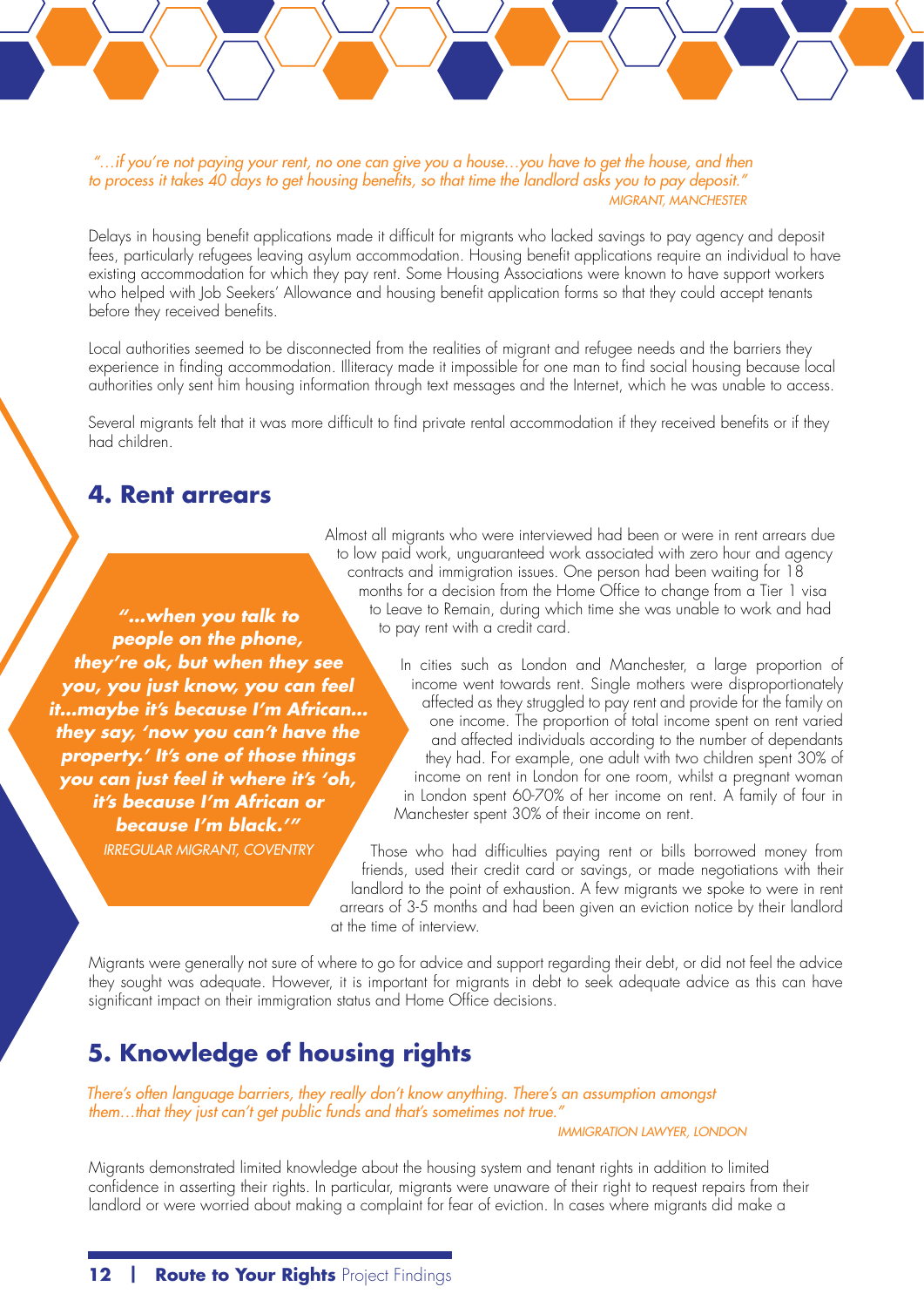<span id="page-12-0"></span>complaint, the landlord either refused to fix the problem or provided minimal and often insufficient repairs. Some migrants completed repairs at their own cost, or continued to live in inadequate conditions. Few knew of existing advice and support organisations. Although those living in social housing felt that their Housing Associations were responsive to repairs, some migrants living in council housing thought that repairs were responded to slowly, or not at all.

### *"They don't know [what] they are responsible for; they think maybe it's the same as the asylum system, where everything is taken care of by the landlord."*

### *MRCO, MANCHESTER*

In other situations, there were common misunderstandings about tenant responsibilities and bills. For example, one individual living in a share house discovered that he was paying the council tax for the whole house, and it was only when he brought his tenancy agreement into a MRCO when he realised this was the case.

When migrants experienced housing issues or difficulties with paying rent, they approached Shelter, MRCO's, friends, family and community networks and Citizens Advice Bureau (CAB); however, CAB often referred them onto other organisations. Support workers in Manchester said that there was a lot of homeless support available, but limited support specific to homeless refugees and migrants.

## **6. Housing and health**

*"What I notice as well is you can have a client who comes to see you and then later on they become homeless and they come back and the change in the person is enormous. If people are really sleeping rough then they seem to age very very quickly; their mental and physical health goes very quickly." IMMIGRATION LAWYER, LONDON*

Access to decent accommodation has a fundamental impact on mental and physical health and wellbeing. It is a gateway to accessing health services and other opportunities that improve health and wellbeing such as employment, inclusion in social networks and maintaining relationships.<sup>[16](#page-25-16)</sup> Poor housing or homelessness can lead to mental and physical health problems or exacerbate existing health conditions. Irregular migrants experiencing homelessness and destitution are, in most cases, dealing with issues of homelessness, in addition to uncertainty about their immigration status. Those we spoke to who were sleeping in night shelters or with host families presented with stress and anxiety about being deported, worry about where they would be sleeping next, loss of hope and powerless about their situation. MRCO's similarly spoke about the impact of homelessness and rough sleeping on migrants' mental and physical health deterioration.

*When you get your refugee status, you are a vulnerable person. You try to settle in…but then you discover you are not actually really moved on…they expect you to move on. How can you move on with your life if you end up in another shared accommodation? If you have mental health, it's even worse for you…you don't see the difference because you are back in the asylum system, sharing accommodation."*

### *MRCO, MANCHESTER*

Those with refugee status felt that they had not properly 'moved-on' if they were living in shared accommodation because it triggered experiences of living in asylum accommodation, and exacerbated existing mental health conditions.

*"I don't even know we had damp in the house, but what I know is every week I had to ring the GP for my son's cold. The cold kept coming and I noticed my asthma was getting worse...I realised we have the damp in the house so much...'"*

*MIGRANT, LONDON*

There were a few instances where migrants living in accommodation with damp, mould and condensation said that they had developed asthma or it had worsened as a result.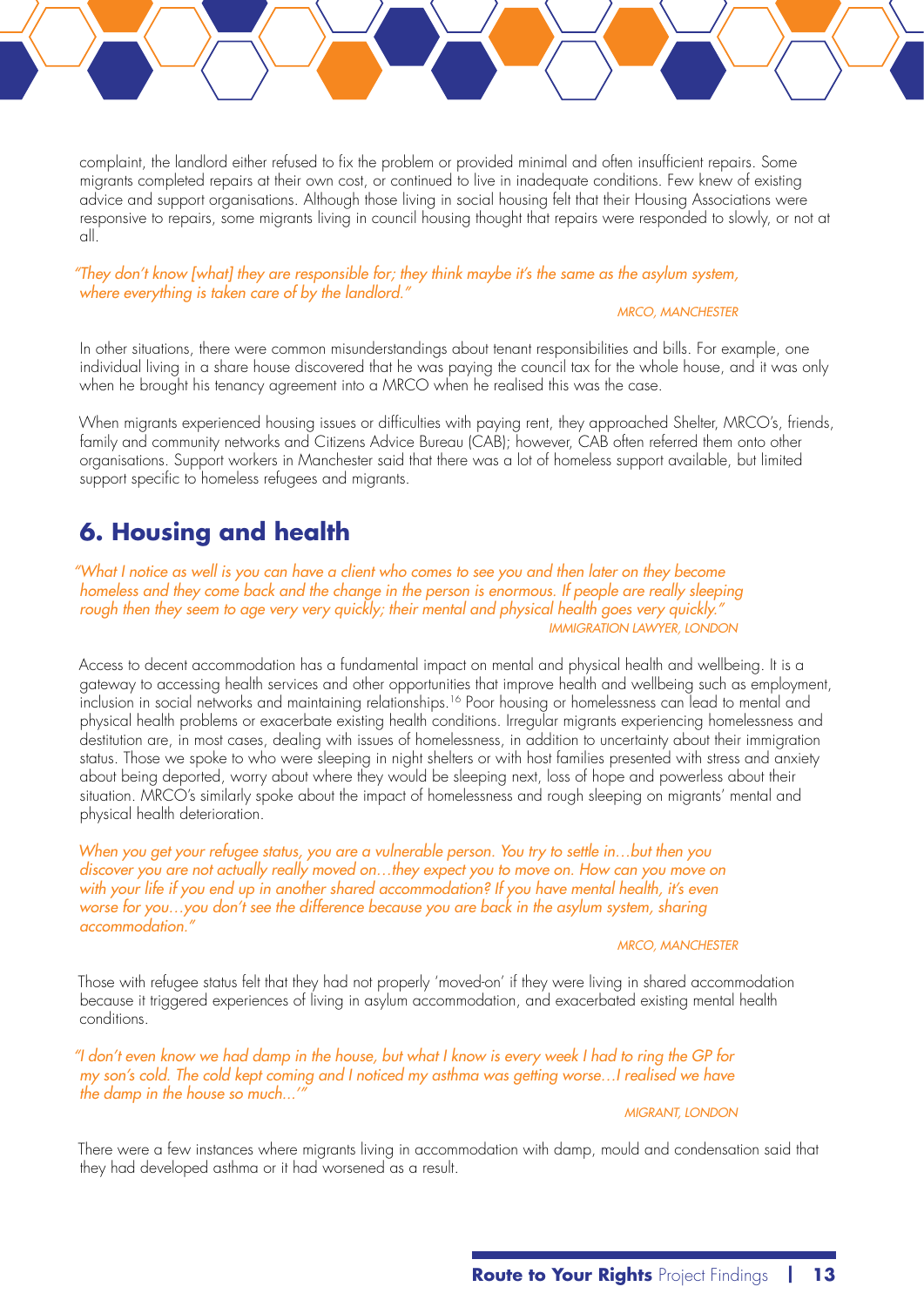*"…after about a month, I had to leave the property, because during that period, I always feel pain in my bones…There was no heating, you had to use electric to heat the place…and the place was just a dump."*

### *MIGRANT, COVENTRY*

One migrant spoke of the long-term impact a private rental with no heating has had on his physical health, in that his body is now more sensitive to the cold. He had to heat the flat by using electric heaters, which resulted in higher electricity bills.

The conditions in asylum support accommodation were described as inadequate for maintaining both physical and mental health: one man with diabetes said that he had shared a house with 10 people that only had two toilets and felt this was inadequate for his medical condition. In other cases, asylum seekers had shared accommodation with people who had significant mental health conditions and who were at risk of those conditions being exacerbated by their living environment.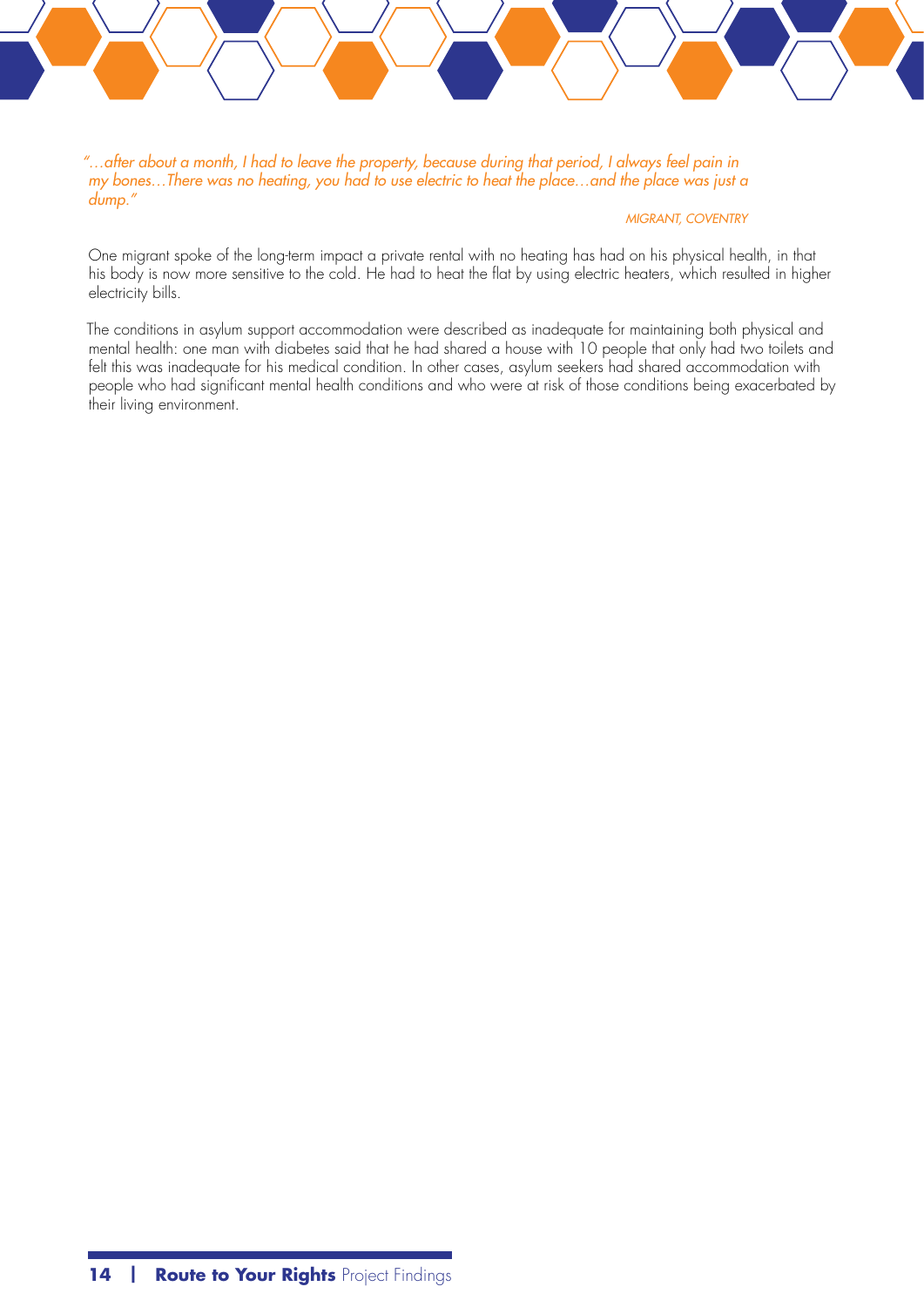## <span id="page-14-0"></span>**Employment**

Since 2002, the distribution of non-UK-born workers employed in low-waged occupations has increased, with the most common sectors being elementary process plant (industry cleaning, packers, fillers), process operatives (food, drink and tobacco, glass and ceramics, textiles, metal making), cleaning and housekeeping, elementary cleaning, food preparation and hospitality. A significant number of skilled

recent migrants are concentrated in low-waged employment.<sup>[17](#page-25-17)</sup> 37% of non-UK nationals, compared to 15% of UK national workers, were employed in work they deemed to be overqualified for.<sup>[18](#page-25-18)</sup> EU2<sup>19</sup> and EU820 nationals tend to work more hours (over 40 hours per week) than UK nationals and earn the lowest wage compared to the national average, which is reflective of their concentration in sectors that are deemed to be 'low-skilled'.

The majority of migrants who were interviewed in all three cities were overrepresented in low-waged jobs, primarily in cleaning, hospitality, retail, care work, warehouse picking and packing, and on zero-hour or agency contracts. Zerohour contracts means that workers are tied to a sole employer who is under no obligation to provide set hours and there are no contracted minimum work hours. Agency work is similar except workers can work in various workplaces, and can choose to work or not work a shift when offered. There were an exceptional few who were permanent employees or, in one case, working irregular jobs to make ends meet.

## **1. Finding work**

Language barriers, lack of familiarity with formal job application processes, including interview experience and a lack of references were common obstacles to finding work.

*"When I applied for work for different organisation in Manchester, at the time I had to improve my English...because of my English, some places it was difficult to accept me...English barrier is a big issue...some people have good language skill but don't have experience, skills for going to interview." MRCO, MANCHESTER*

A lack of English literacy skills delays migrants' abilities to find suitable employment and increases vulnerability to exploitation within the workplace. Cutbacks on public ESOL provision has led to long waits before migrants can learn English. MRCO's in Coventry said that private ESOL providers were filling the void, but there is a tendency to exploit individuals willing to learn the language.

*"So they think they just have to look for work, but you have to keep a record of it, so some people look for work, and then they don't bother [to record], so when they go back [to Job Centre], and say they've been looking for work, they have no evidence and their Job Seeker Allowance is suspended immediately. That is a major problem because if they are in an accommodation, their housing benefits is also affected by that."*

### *MRCO, MANCHESTER*

Job Centres were described as having limited understanding of the barriers experienced by migrants, such as language, navigating transport systems, computer literacy, and lack of familiarity with Job Centre processes. The emphasis on jobseekers to find work immediately pushes back other priorities such as building English language literacy, and encourages migrants into jobs they are overqualified for. In Manchester, service providers said that migrants were pressured to find work and told to do cleaning jobs rather than to attend English classes. The Job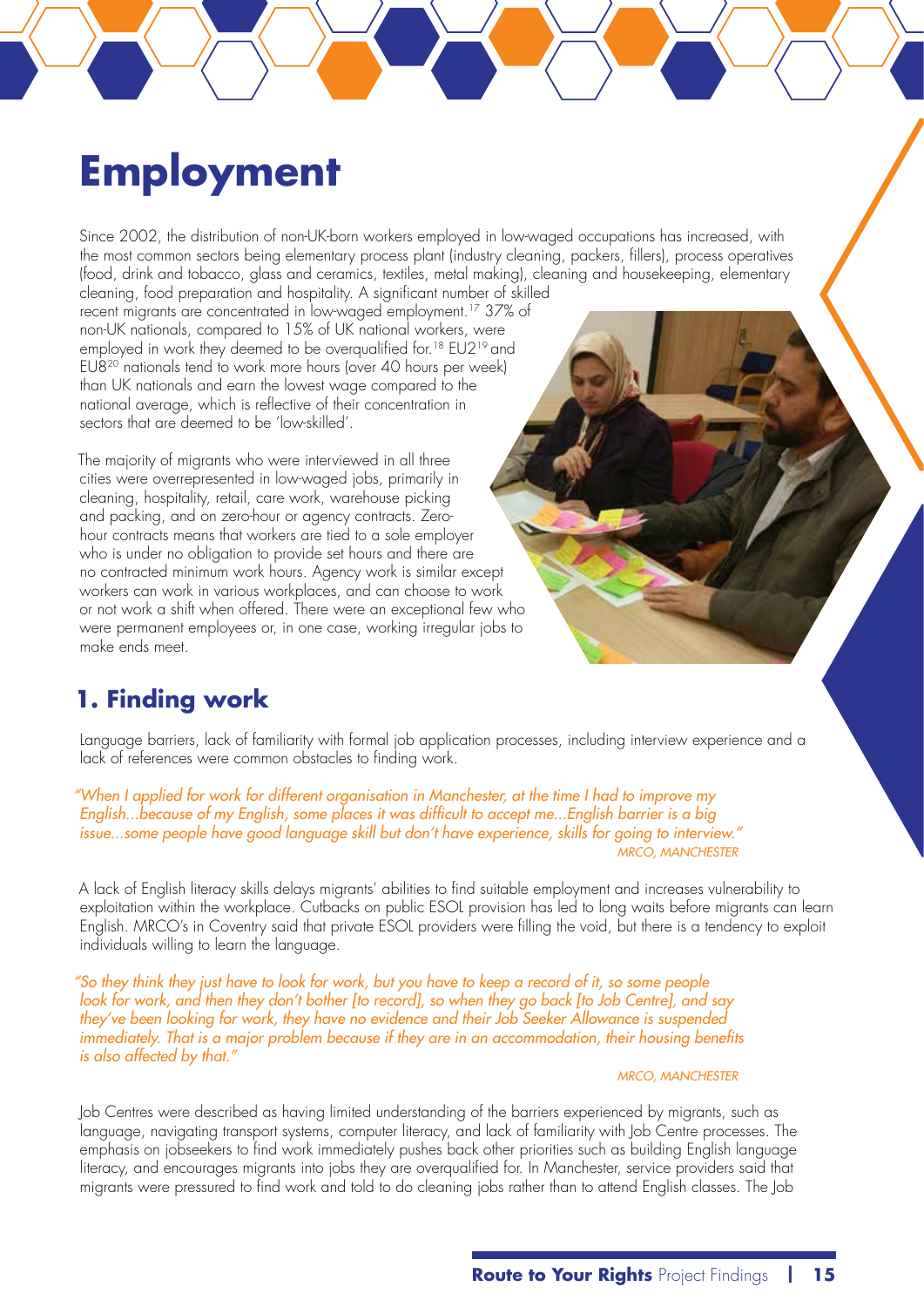<span id="page-15-0"></span>Centre had also provided limited to no assistance in explaining how to complete the reporting requirements for Job Seekers allowance, which consequently impacted on benefits.

*"You can't get a professional job because one they say our qualifications from our country are not the same standards...I would attend interviews, but that was the end...do you just sit at home and wait for a professional job? No, that's how everyone ends up in care work because care work they don't look for qualifications."*

### *MIGRANT, COVENTRY*

Finding work that matches migrants' pre-entry qualifications and experiences takes time, and is particularly difficult for those with limited English literacy. Migrants we spoke to felt they were often overlooked by employers because their qualifications and work experience had been obtained overseas. Those who were able to spent a few years working in junior roles, volunteering or completing further education in the UK to improve prospects of finding employment that was not considered 'low skilled'. Volunteering and further education is often not possible for everyone, especially people with dependents who require childcare, particularly single mothers, and those with limited savings. It was considered easier and more practical to find 'low-skilled' jobs such as cleaning, care work, picking and packing, rather than to spend a few years building on UK work experience, language, and skills for jobs that migrants were qualified for.

People with newly acquired refugee status experienced difficulties in finding work in the smaller cities where they had been accommodated during the asylum process because there were less work opportunities. They tended to move to larger cities such as Manchester or London, where they had friends or family connections and there were both better employment opportunities and suitable support networks.

Other barriers to finding employment included delays in obtaining a National Insurance Number, and employers having no understanding about refugees' rights to work.

### **2. Working Conditions**

*"…sometimes you don't get paid, sometimes you work for a week, and they say 'oh, we didn't manage to pay you, we'll pay you next week', and then next week comes and you don't get paid. At one point, I think I went for a month, and the place just closed and there was nowhere to go. I couldn't complain to anybody." MIGRANT, COVENTRY*

Many of the jobs that vulnerable migrants are concentrated in have little regulation and often are not unionised, particularly in smaller workplaces. Migrants spoke of a multitude of workplace issues in relation to pay and contracts such as unpaid overtime, unpaid training or holiday, different pay to what was stated on their contract, no formal contract, pay deductions from lunch breaks (see Coventry regional variations) or delayed pay. Many of these aforementioned workplace issues are experienced by employees more generally working in low waged work. Migrants are exposed to additional factors that increase their vulnerability to exploitation, such as language barriers, and immigration status. Additionally, the uncertainty of Brexit and its impact on permanent residency requirements for EU migrants has led to increased vulnerability to exploitation and discrimination within the workplace. Many EU migrants are fearful that their residency will be jeopardised if they lose their jobs, therefore giving employers additional means of control over them.

Migrants with no legal right to work in the UK are at increased risk of exploitation in the workplace and have few avenues to enforce their rights and access justice. The type of work they are involved in ranges from warehouse picking and packing to care work for people within their community in exchange for accommodation, as well as restaurant work.

*"Because they're not flexible, sometimes when they call these people, maybe 'I'm in hospital, or my children are sick.' When they say they can't come that day, that is the end of their job."*

*MRCO, LONDON*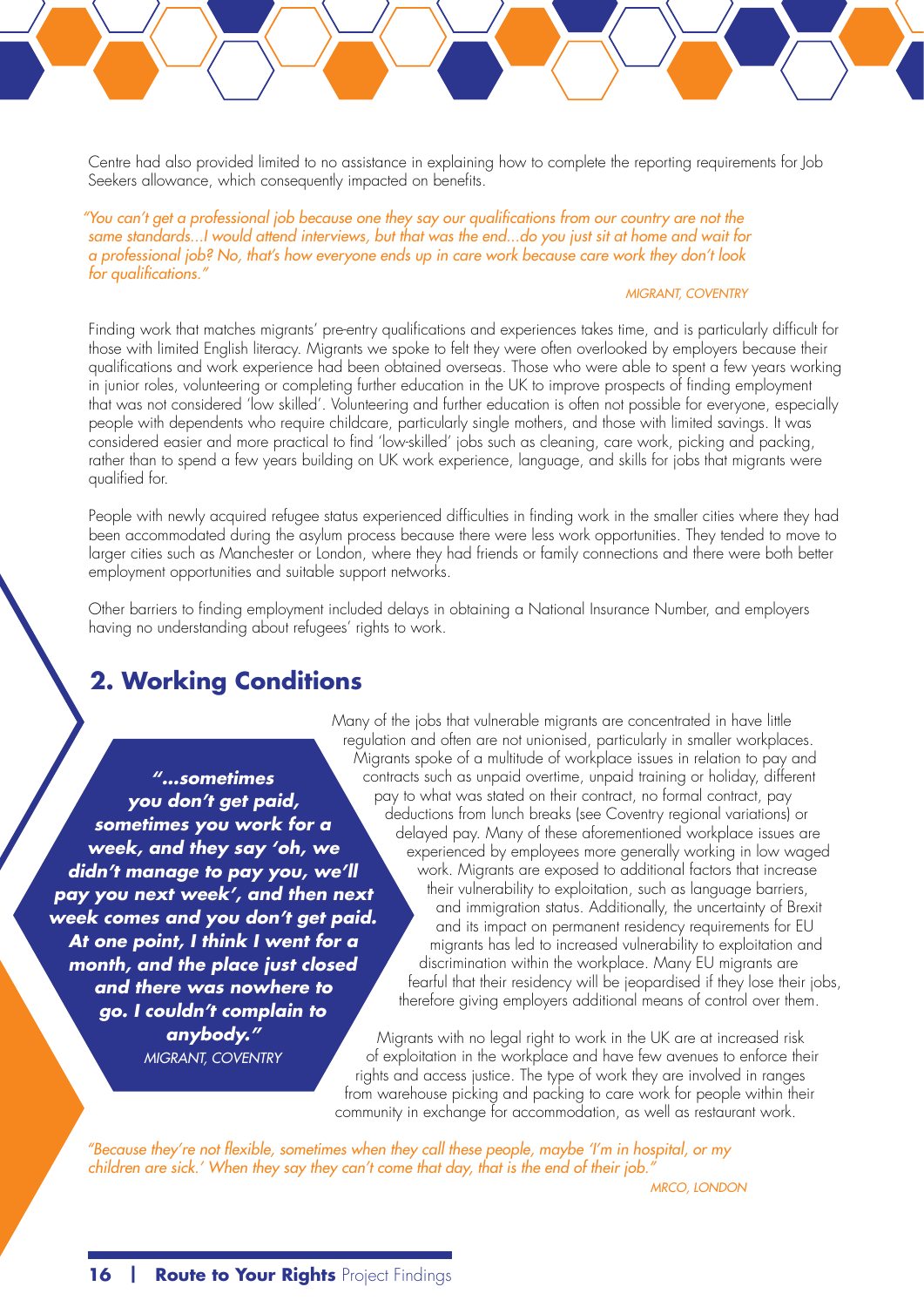<span id="page-16-0"></span>The nature of zero-hour and agency contracts contributes to the precariousness of particular work industries. Those on precarious contracts spoke of how they were expected to be flexible with shift work, despite this flexibility not being reciprocal. Shifts are not always guaranteed; therefore, individuals feel compelled to accept every shift for fear of losing future work. This is particularly difficult for women who are often the primary child carers and risk dismissal for pregnancy or taking time off work to care for a sick child. Additional issues associated with zero-hour and agency contracts were working multiple shifts at different locations, often without adequate breaks and at all hours of the week.

## **3. Workplace treatment and knowledge of rights**

*"The other day, I had a case of elder Latin American women who were working as a cleaner in an office and she received a letter from her supervisor saying if she doesn't learn English, she will be fired, because it's one of the requirements now that you need to have a certain level of English." MRCO, LONDON*

The majority of those we spoke to who had experience of working in the UK reported discriminatory or unfair treatment by their employer and colleagues. Treatment included differential treatment to British employees such as being paid different wages for the same job, or being given less opportunities by the employer to work in roles with higher levels of responsibility and pay; bullying; being rudely spoken to; racism; denial of a job due to lack of a British passport; discrimination due to limited language skills and for not speaking English in the workplace. Some migrants reported they sensed an overall feeling of discrimination on the basis of their immigration status. There were reports that employers refrained from employing EU nationals because of the uncertainty of Brexit, or they capitalised on the fear that EU employees may have in relation to unemployment and requirements for obtaining permanent residency. Support workers stated that there had been cases of explicit discrimination where employers had said they did not want to employ Polish or Romanian workers because of the uncertainty of Brexit.

*"...you could see like two different people – African and British – working for the same, but getting different pay."*

### *MRCO, COVENTRY*

Health care workers spoke of situations where they discovered that they were paid lower wages than their White British colleagues for similar work, such as working evening shifts or weekends. Or in other cases, they believed to be paid a lower wage compared to the level of work they were doing.

*"A lot of discrimination, because those sectors – cleaning and hospitality- requires a lot of movement and maybe you need to lift very heavy stuff. Some of them are very afraid of reporting the pregnancy because they are afraid of losing their jobs...A lot of them don't know that they have a right to go to their appointment, have a right to a break, have a right to the risk assessment, so those are rights no one mentioned to them."*

### *MRCO, LONDON*

Women in particular experienced additional levels of discrimination as a result of their gender. Sexual abuse and exploitation by employees and employers were raised as issues in the workplace, particularly in highly feminised roles such as the cleaning sector where male employees may feel emasculated by a job that is stereotypically considered a woman's role. Service providers reported pregnancy discrimination and limited understanding of health and safety as an issue for migrant women working in 'low-skilled' jobs that may require heavy lifting and exposure to chemicals that pose a risk to pregnancy outcomes. Women in 'low-skilled' work are often not aware of their right to attend antenatal appointments and health and safety assessments and may delay informing their employer of their pregnancy for fear of losing their jobs. Migrant women's vulnerability is compounded by language barriers, limited knowledge of rights and ability to enforce their rights, alongside community reactions of reports of sexual abuse, particularly if working with other members of the community.

*"Quite very rare I see someone who's got knowledge of what is their rights in the workplace because it's also a barrier of English, lack of understanding but also they give them quite difficult contract where you don't understand the language…"*

*MRCO, MANCHESTER*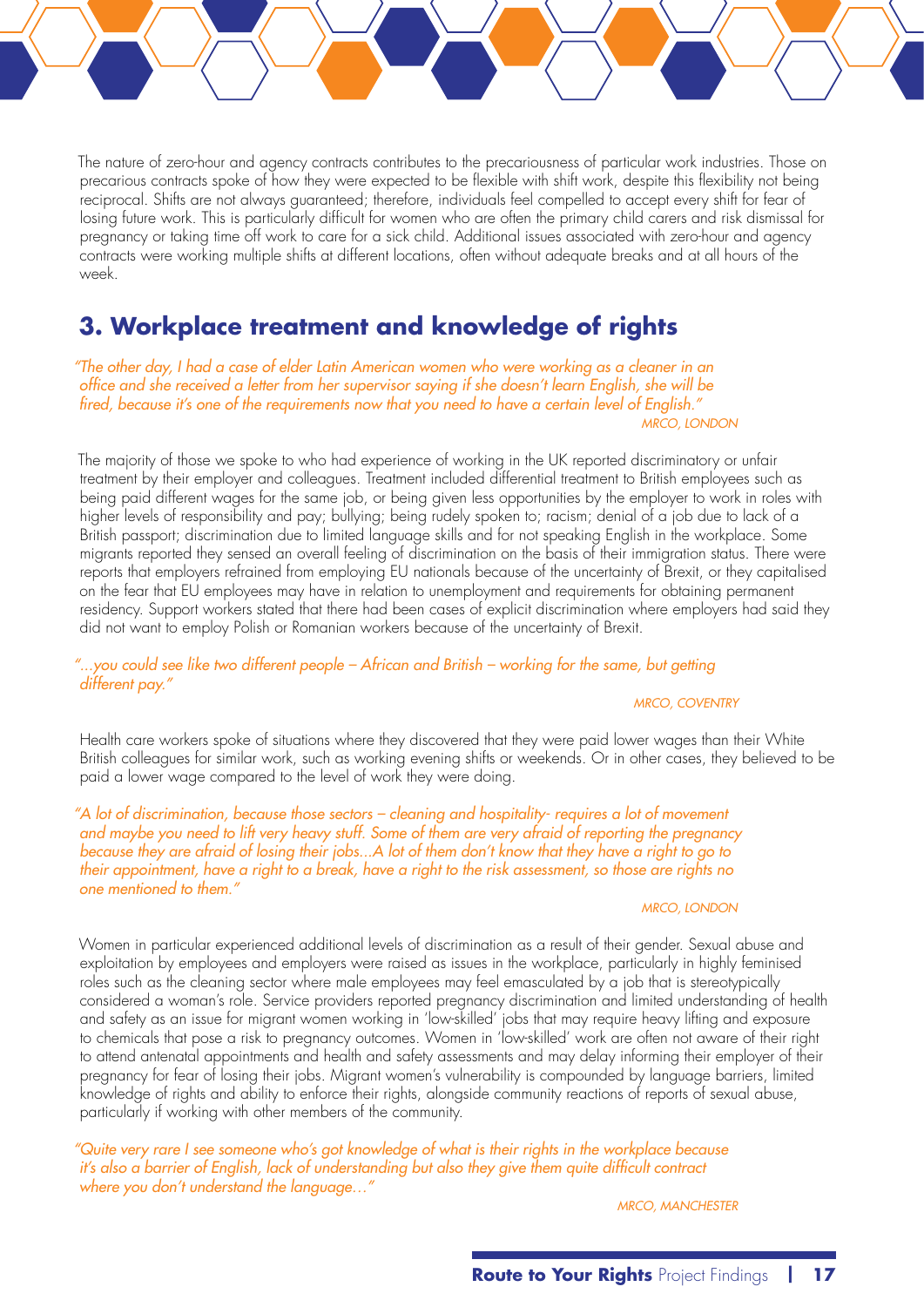<span id="page-17-0"></span>Migrants demonstrated limited knowledge of their rights in the workplace or of the avenues they could take to address experiences of discrimination and exploitation. Service providers stated that there are common misconceptions in the migrant community about rights and entitlements, and those who are more vulnerable tend to trust knowledge of community members who may not always have reliable and correct information.

Employment contracts were also raised as issues that impact on workplace treatment and ability to enforce work rights. In some cases, migrants working in zero-hour or agency type work were not issued a formal contract by their employer, and if they were, the terms and conditions were sometimes different to how they were treated, such as pay and holiday entitlements. In other situations, migrants did not understand the content of the contract due to limited English literacy or they were not sure what a contract should look like.

Exploitation by big chains was identified as a common occurrence by MRCO's who said employers were hiring people with no formal contracts but were unafraid of tribunal threats and costs.

Service providers have stated their clients being labelled as troublemakers when having asked for their employment contract. Having no contract, along with limited understanding of work rights, exposes migrants to increased vulnerability. Service providers gave examples of situations where migrants had been working well below the minimum wage on £3 or £4 an hour.

> A few individuals with more secure immigration status raised issues with their employer about unfair wages or withheld pay. However, in most cases, migrants did not report discriminatory or unfair treatment because they had limited understanding of their rights, fear of losing their job, or as one service provider stated, some migrants are more willing to receive low pay in exchange for learning English.

> When asked about unions, migrants either had no knowledge of what a union was or had limited understanding of how they could provide support in the workplace. Some migrants were afraid of being victimised and felt that they would be viewed as a troublemaker if they joined a union. Those who were part of the union felt that they had been well supported, but in other cases migrants were not able to receive support from their union due to the required waiting periods after joining. Additionally, when migrants had immigration issues that were linked with their employment, unions were not able to provide them with adequate support. Support workers spoke of migrant workers forming their own unions and collectively challenging issues at hand.

## **4. Employment and health**

*"The women who are working during night time, some of them are working alone in the office. They don't interact with other people; they don't even have the chance to practice their English skills because there is no one there. Because they work different times, it's hard to take English classes, and of course that makes you feel sad, depressed, alone and in the physical health, the lack of sleep, the physical activity you're carrying all the time – it affects you."*

### *MRCO, LONDON*

Both mental and physical health issues were linked with employment. Concentration in 'low-skilled' and physically demanding jobs such as cleaning or picking and packing presented migrants with risks to health and safety issues. A MRCO said that although most migrants they work with in the cleaning sector are provided with health and safety training at the beginning of employment, they are not able to fully understand procedures due to low levels of English literacy. Other MRCO's stated that employers had not explained health and safety procedures properly. Migrants without the legal right to work are at increased vulnerability to exploitation, where healthy and safety procedures often go unregulated. There were cases where employers were prepared to use translators for health and safety training but did not provide all languages.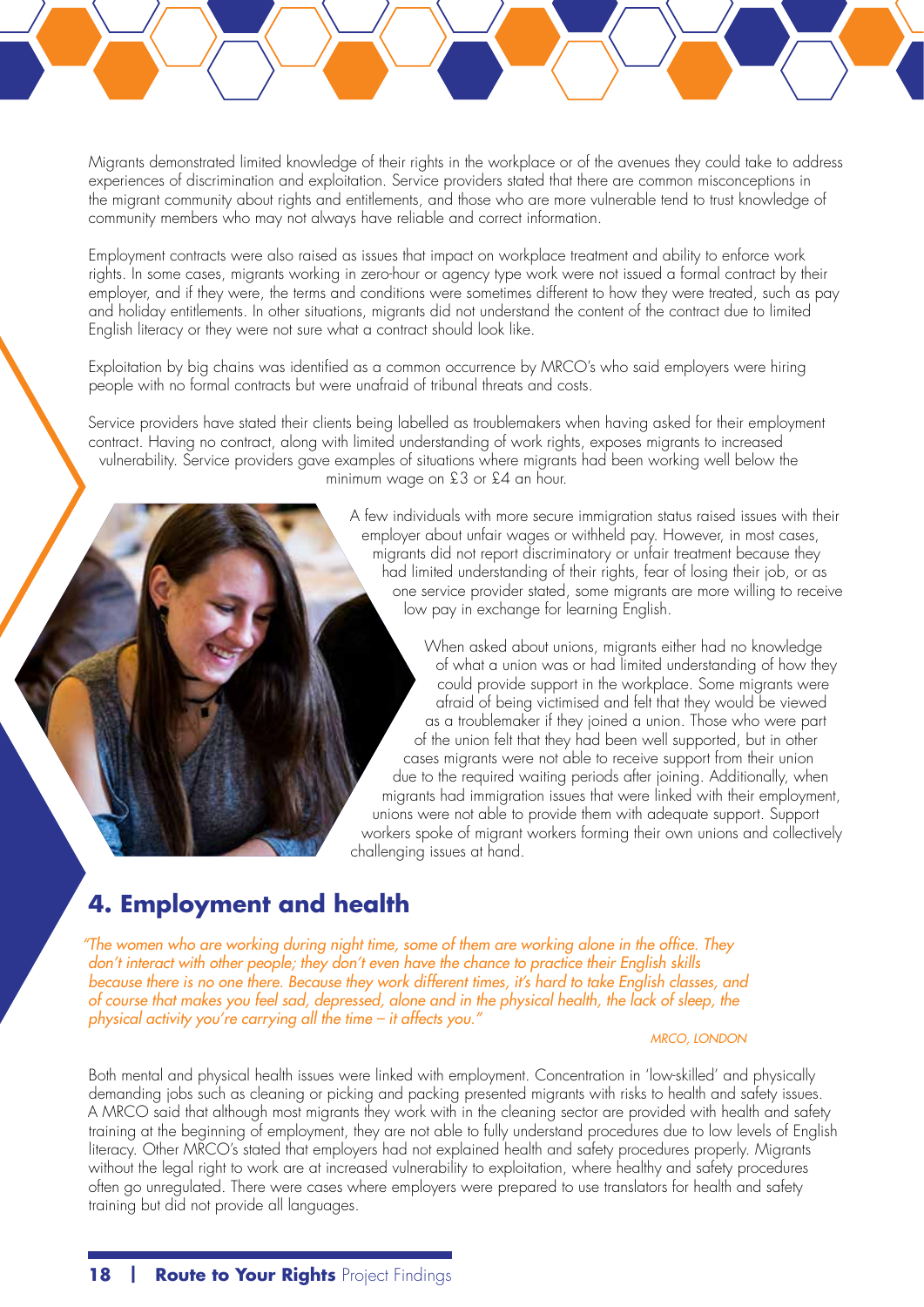Jobs that involve working alone, such as cleaning, can keep individuals isolated from society, especially if they are working multiple shifts, seven days a week. Additionally, migrants working in precarious jobs tend to put their health issues on the backburner: long and unsociable hours make it more difficult for migrants to access health services.

Asthma was a common physical health problem that impacted on people in the cleaning industry exposed to strong chemicals.

*"I don't want to do cleaning job anymore because it really affected my asthma…I went into full time cleaning [at a leisure centre], so we normally use very strong chemicals…we use bleach chemicals, so that is really the one that trigger my asthma…"*

### *MIGRANT, LONDON*

Mental health was also identified as both a barrier to finding employment, particularly for those with post-traumatic stress disorder, and a consequence of not having a legal right to work. Additional factors affecting migrant women's mental health include experiences of gender-based violence and lower education and literacy levels.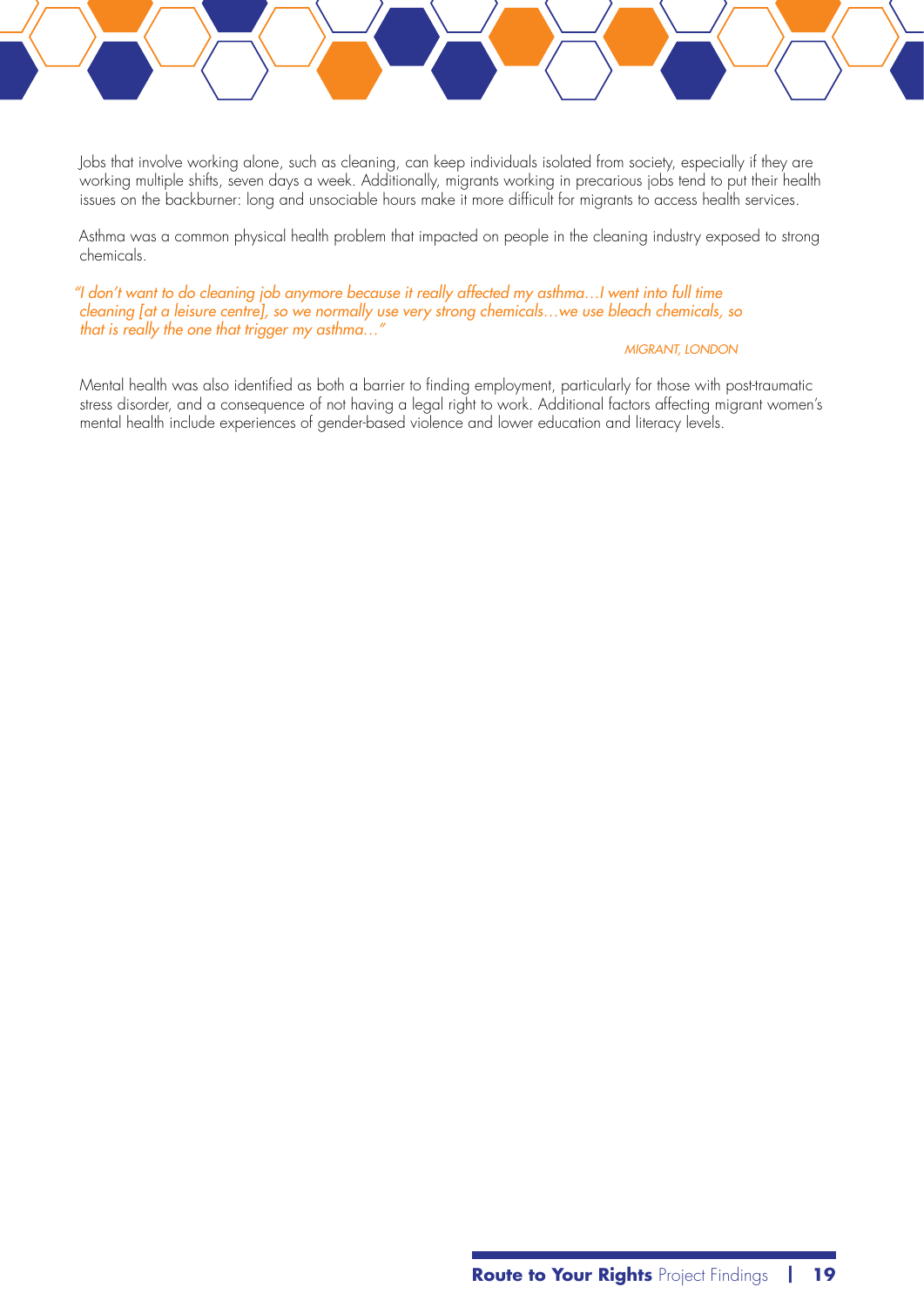## <span id="page-19-0"></span>**Housing and Employment**

*"I've worked a lot with refugees who have been newly granted status, and there are a number of reasons they end up destitute...one of the reasons...is that negotiating the system, as far as finding employment is concerned, and getting a CV together and accessing the Job Centre, and even knowing where to look for employment…"*

### *MRCO, LONDON*

Employment and housing issues are inextricably linked. Many migrants we spoke to were keen to resolve their accommodation before searching for employment; however private rental accommodation generally requires proof of income, so they found themselves in a vicious cycle.

### Work restrictions imposed on asylum seekers, and irregular migrants more generally, makes it extremely difficult to meet basic needs or to save and prepare for the possibility of being granted settlement.

Several people who had acquired refugee status were not able to immediately afford private rental fees, and therefore lived on their family or friends' couches whilst looking for employment and saving for agency and deposit fees. Concentration in low paid work also gave little prospect for migrants to afford their own flat or better living conditions. An MRCO said that some of their service users rent rooms and therefore do not have their names on bills, which has made it difficult for them to register with a GP because they lack the proof of address.

### *"Getting paid less, like for example when you're working for agencies, you're waiting for them to call you if there is any work. So you're available, but there is no work, so you can stay a week to weeks without maybe working...so you kind of fall back because you're not eligible for help with the dole so you just end up in debt."*

#### *MIGRANT, MANCHESTER*

Almost all migrants who we spoke to were or had been in debt because they had experienced difficulties paying rent as a result of unguaranteed shift work or delays in housing benefit applications. Some individuals had faced eviction, or owed a few months' rent due to housing benefit delays.

Additionally, cash-in-hand work can impact both on housing benefits and on obtaining accommodation, because payslips and bank statements are usually required when applying for housing. In Coventry, MRCO's said that private landlords were not accepting potential tenants who worked cash-in-hand because they could not prove pay, even where the organisation could endorse the tenancy.

### *"I've got a new client at the moment who was sleeping on night buses and every now and then people would say, 'you can sleep at my house', and then she'd be used as a servant, or there'd be attempted rape."*

#### *IMMIGRATION LAWYER, LONDON*

Migrants subject to 'hostile environment' policies are vulnerable to exploitative situations. Women in particular tend to take up childcare or domestic tasks in exchange for accommodation that can verge on the exploitative. One support worker mentioned that even in well-intentioned hosting schemes for asylum seekers and refugees, there is an expectation on the part of the person, or the part of the host to do housework or to help around the house.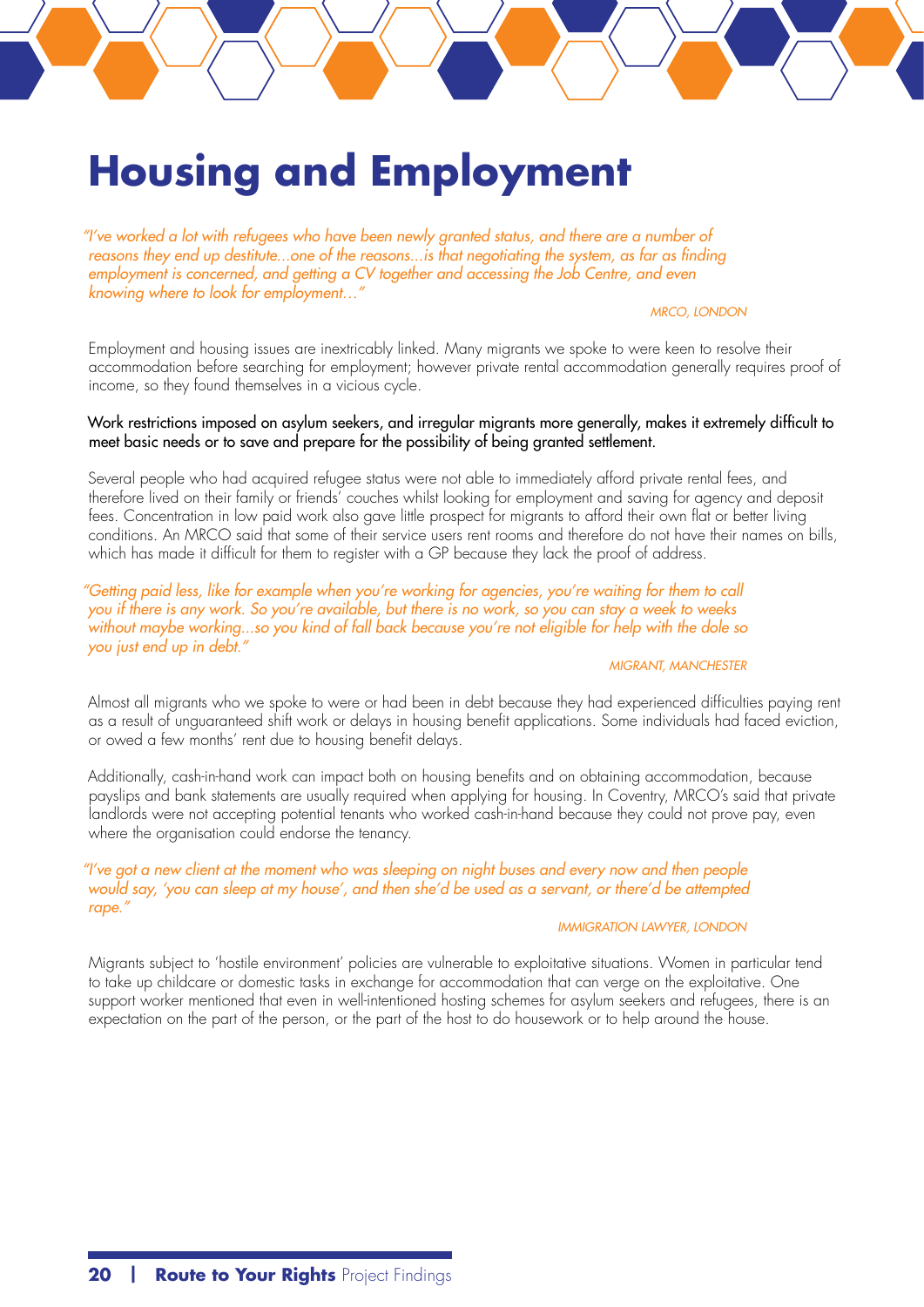## <span id="page-20-0"></span>**Key Regional variations**

## **London**

There are greater levels of support overall in London, particularly for irregular migrants, compared to smaller cities where support may be few or dispersed. It is common for newly granted refugees to relocate from smaller cities to London for better work opportunities and support; however high rents, difficulty finding employment, and limited knowledge of support networks can increase vulnerability to homelessness and destitution.

Due to limited capacity and funding cuts, immigration advisors in London admitted to gatekeeping their services to accept only clients who had strong cases. Legal advice services stated that limited funding prevented them from being able to provide childcare support to clients or to pay for travel and food for migrants unable to afford this. This was considered to be a barrier to providing adequate immigration support.

*"...it is harder when you feel that in some cases people are entirely left out to the charity that is supporting them...a lot of the people we work with we know really have nowhere else to go…" MRCO, LONDON*

Service providers who work directly with vulnerable migrants spoke of being overworked, felt high levels of stress within the job, and found it difficult to manage professional boundaries outside of work when they knew migrants had no other source of support. They are working on incredibly tight funding with limited capacity.

## **Manchester**

Similarly to London, Manchester also has a high level of migrant support. Many organisations in Manchester believed that they collaborated well together and were particularly effective in meeting migrants' needs through partnership working and referral. However, some felt there is more scope for networking to learn and share good practice.

Frontline providers said that non-refugee and migrant organisations working nationally are in competition with each other for funding.

It is common for migrants, particularly recently granted refugees to move to Manchester from cities such as Birmingham and Liverpool because support networks and job opportunities are limited. A new Amazon warehouse that opened in Manchester in late 2016 has reportedly created many permanent job opportunities for migrants. A major issue raised by organisations and migrants is the eligibility criteria for local authority accommodation, which requires a local connection to the area, making many new migrants to the city ineligible for council housing.

## **Coventry**

Coventry has a high demand for housing due to the recent growth of the university and students paying a year's rent in advance. MRCO's stated that there is a local housing crisis and rent costs have been increasing across the city.

Compared to Manchester and London, the support migrants receive in Coventry seemed to be more significantly affected by cuts to legal aid, voluntary sector funding, and the challenges of working under hostile environment policies. This is due to the fact there are fewer MRCO's than there are in the larger cities.

*"Most of the help I'm not eligible for, so if I'm destitute, I don't have anywhere to sleep. I can't go to Salvation Army. I know the links that people can go for help according to their status, but because I don't qualify, I can't access that help."*

### *MIGRANT, COVENTRY*

Oversubscribed services and uneven distributions of funding in the voluntary sector have had a significant impact on the quality and accessibility of services. An issue raised by frontline providers was that entire homeless contracts were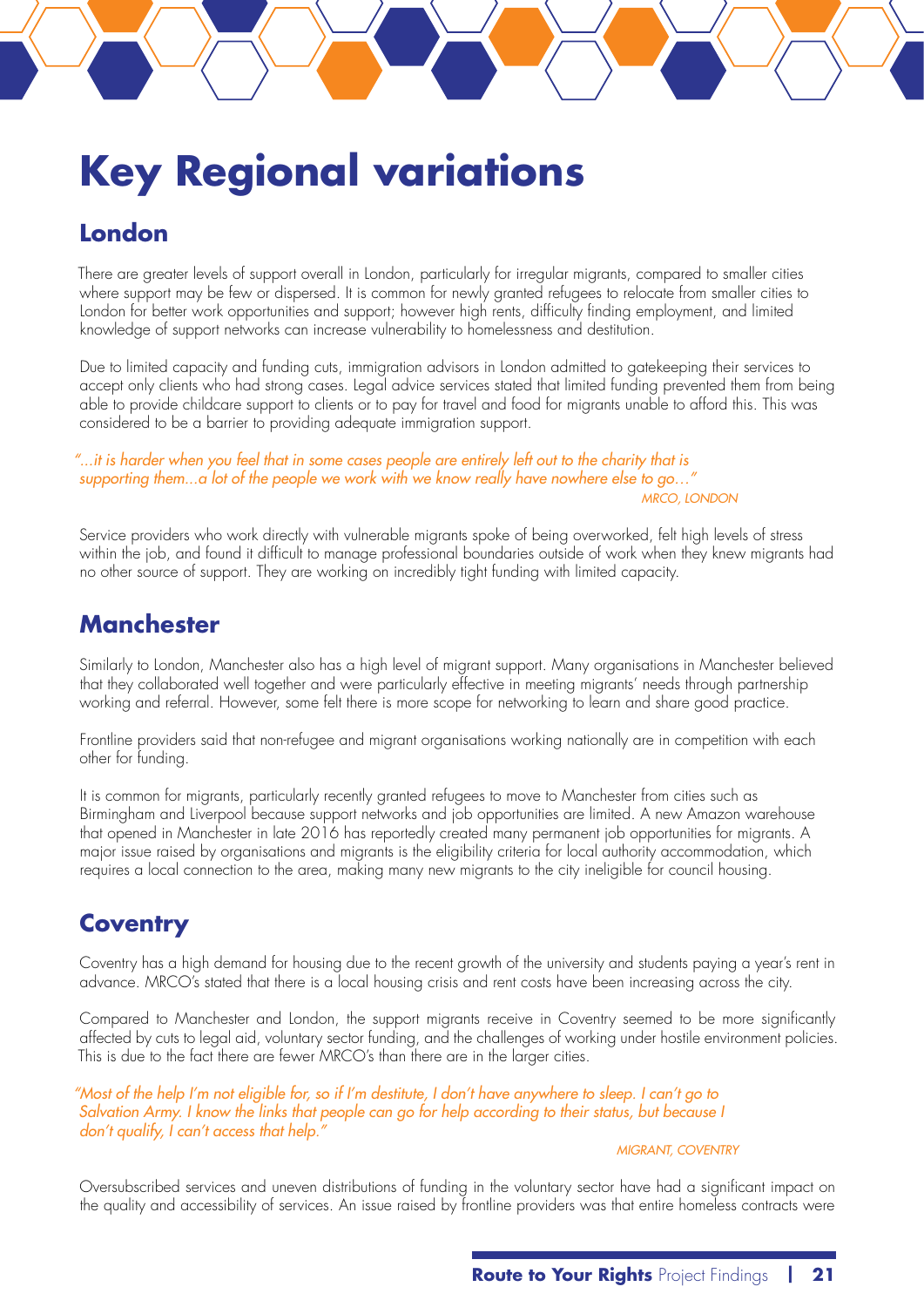taken by larger national organisations, whilst specialised and smaller support services struggled to obtain funding. The majority of homeless contracts held by national organisations only provide housing to those on housing benefits, so those with NRPF or who are ineligible for housing benefit cannot access these services and therefore have very few places to seek support.

Migrants recognised that MRCO's have very little capacity, and it has diminished in the last few years, but they felt the support they received from organisations such as the Coventry Migrant Centre was very helpful. In contrast, migrants believed that agencies such as CAB and Job Centres provided inadequate support, with there only being one of each in the city. Migrants we spoke to would travel to Birmingham to access the CAB, which has also been reduced to one office. They spoke of their frustration with the lack of the support provided:

*"If you come before 9, when you get there you find a queue, then you wait, wait, wait. The other day I was waiting for 4 hours but still I had not seen anybody. And then I was so hungry, I had to go back home."*

### *ASYLUM SEEKER, COVENTRY*

The CAB is so overstretched that people queue from early morning without guarantee of speaking to an advisor, some of whom said they were refused support due to their irregular immigration status.

Service providers discussed the deindustrialisation of the labour market in Coventry, which has lead to increased agency and zero-hour work in call centres. There were reports of migrants travelling to work in warehouses outside of the city in Daventry where agencies charge workers to be transported by minibus to work. There are also cases of migrants without the right to work being recruited to clean university halls through agencies who provided inadequate breaks and deducted lunch breaks from wages. Additionally, there have been examples of agencies discriminating against people speaking Polish at work, even though they had been recruited in Polish.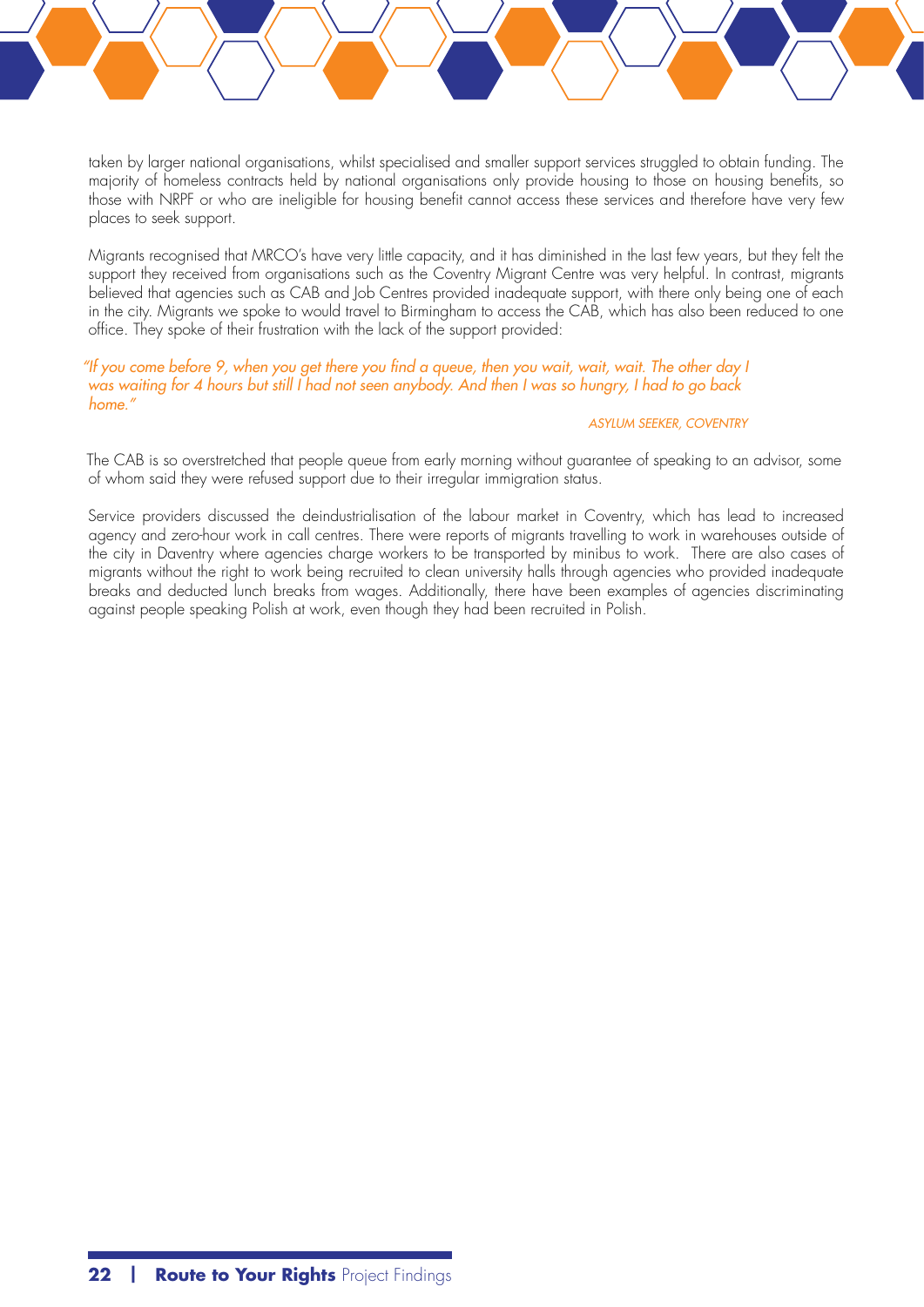## <span id="page-22-0"></span>**Supporting themselves**

Migrants are resourceful in finding their own networks of support within the current political climate and amidst cuts to legal aid and the voluntary sector. A lot of information, support and assistance is sought through word of mouth from the community, including churches and local community organisations. Due to language barriers and limited availability of multilingual information, many migrants rely on the advice and support from their peers.

*"There are many law centres that don't have community languages. If you want to refer or to send someone to a specific place and they don't speak Spanish or Portuguese, that's impossible, so I think language...I think we can work even closer together. Sometimes I have the feeling that we replicate a lot of work…[that the legal sector does]...or the other way around."*

### *MRCO, LONDON*

MRCO's shared best practice strategies for engaging with and providing support to particularly vulnerable migrants. These include: holding specialist legal outreach sessions; referrals between organisations, particularly specialised ethnospecific services with relevant expertise; and partnerships between the homeless and migrant sector. MRCO's provide a high level of support to migrants and work well together within their networks to signpost migrants to appropriate services such as legal advice, homeless shelters and hostels. However, service providers felt there were often delays in referring migrants due to a lack of a central database. Organisations are currently involved in a number of online information and knowledge sharing groups. They spoke of the importance of following up with their service users after referral to ensure they received the support they needed, a procedure often lacking from more mainstream services.

*"If you're supporting somebody out of destitution, you have to do a lot of things at once, because you have to be addressing the housing at the same time you're addressing the immigration...the longer someone is not housed...the less likely it is they are going to be able to resolve their immigration, because they won't engage with services because their mental health will deteriorate, their physical health will deteriorate... they might end up getting sectioned or just disappearing." MRCO, LONDON*

A key support strategy that organisations are currently doing well is applying a holistic approach to their services that acknowledges the connection between access to immigration advice, adequate accommodation, adequate employment, and access to healthcare. Some housing associations, for example, provide employment training to their tenants to increase their prospects of finding adequate employment or signpost migrants to relevant information.

In Manchester, an organisation said that they support refugees and migrants to save for a deposit to obtain accommodation through the Home Office support loan, whilst at the same time providing support with job applications:

*"...when a refugee has got refugee status, the Home Office give them an application form so they can apply for a loan. The Home Office give them a loan of £500, so if they come early in here, we tell them this is not for furniture for your house because the local authority will help with furniture...so we want to use that money to apply for private accommodation...so I find 2 or 3 people and then we look for accommodation they can rent...each of them give £250 for deposit, and then they can move in."*

Ensuring migrants are well-informed of their rights and entitlements is essential for regularising immigration, reducing discrimination and exploitation and building capacity of individuals to assert their rights. Multilingual rights-based information in multiple formats, including workshops, leaflets and legal support; working with interpreters; and referrals to specialist migrant community organisations are equally important to ensuring migrants fully understand their rights and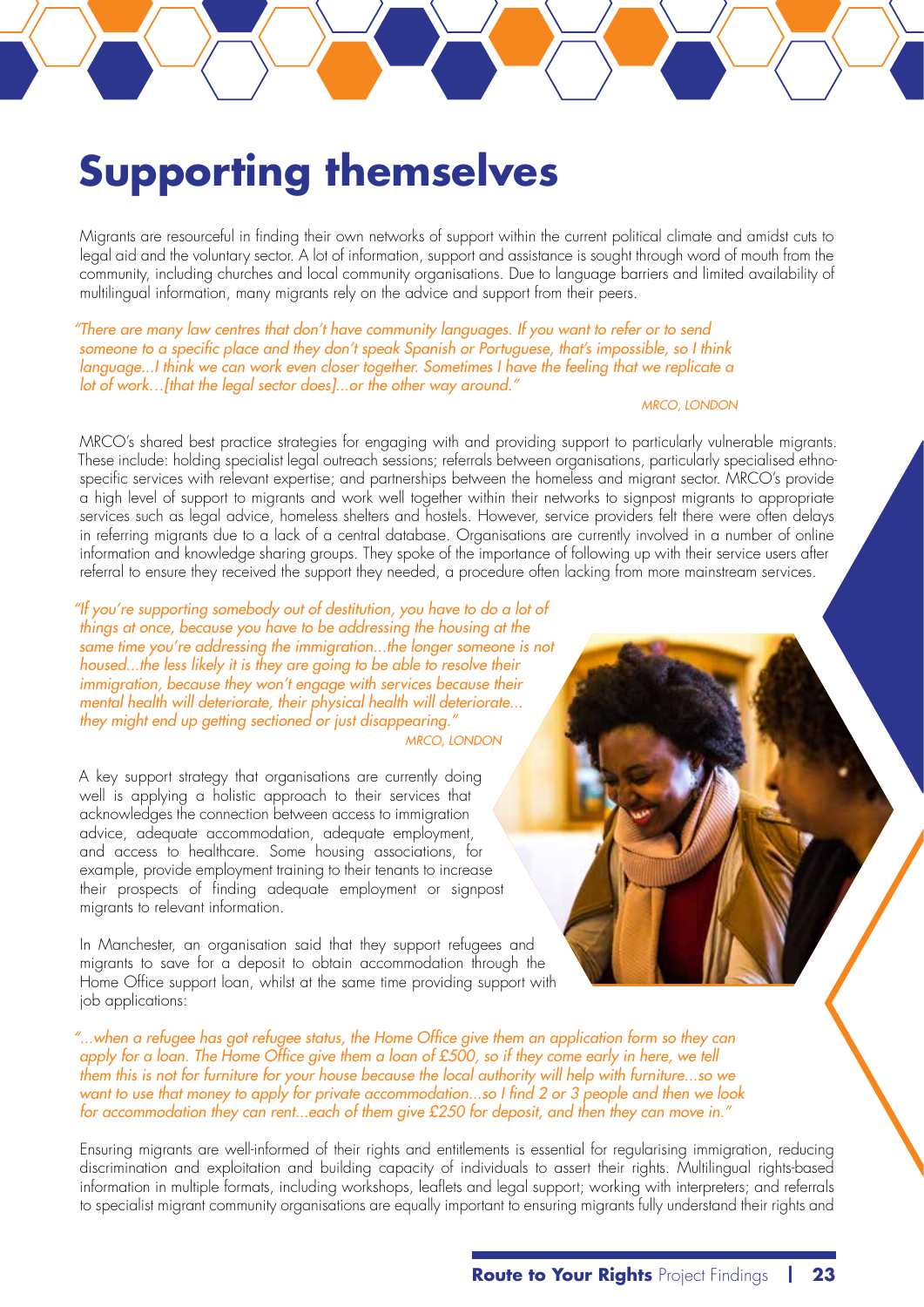can access the support they need. Providing outreach in areas where service users congregate was identified as an effective strategy for engaging with migrants who may otherwise not access or be aware of services.

MRCO's identified migrant-led campaigning and advocacy as important for finding sustainable solutions to addressing migrant vulnerability; however, many believed that not enough is invested into building migrants' capacity to lead on issues affecting them. Whilst investment is put into immigration advice, equipping migrants with the tools to understand and exert their rights as well as seek routes to address any rights violations was identified as equally important.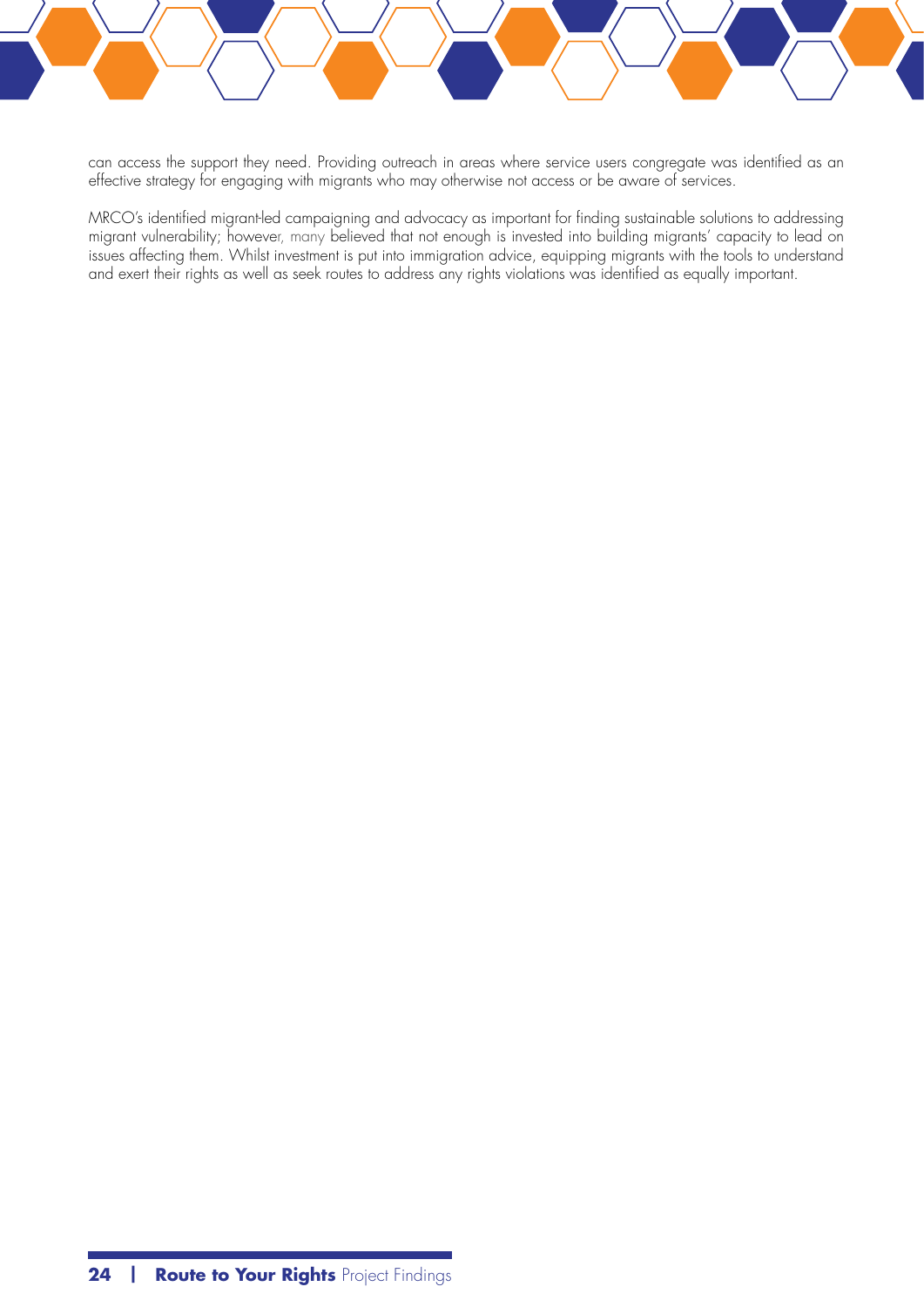## <span id="page-24-0"></span>**Recommendations**

### **Apply a tailored and holistic approach to service delivery that acknowledges the diverse needs of migrants and multiple issues they may be experiencing.**

Migrants are not a homogenous group. Each individual accessing a service will have a different migration experience and potentially have a set of overlapping needs. As illustrated in this report, immigration, housing and employment are inextricably linked; therefore services need to consider intersecting issues. Additionally, discrimination and inequality will not be experienced in the same way by all migrants. Gender, race, age, sexuality, class, geographical location, religious beliefs, ability and profession can change how migration and settlement is experienced.

A holistic and tailored approach, which provides support and information at various levels, namely social, legal, employment, physical and psychological, and language would be overall beneficial to the wellbeing of migrants and refugees.

### **Collaboration approaches are needed between MRCO's and mainstream service providers, including the legal and housing sectors, in order to share information and best practice ideas**

Collaboration ensures that migrants are well linked with their local services, and draws on the expertise of organisations. To enable good partnerships, organisations require processes for sharing information, expertise, contact details and up-to-date information, particularly updates on changing immigration laws. A shared service database for the sector was identified as a useful resource for connecting services and quickly referring migrants to appropriate support. When signposting, it is important to keep in mind that many vulnerable migrants have been through multiple agencies and referrals to the point of referral fatigue.

Collaboration and partnership includes training or guidance for mainstream services, including health services, on the provision of culturally responsive and accessible services, with greater understanding of immigration and entitlements. Cross-sector training between the legal and migrant support sector was recommended by both sectors to learn about best practice and to bring MRCO's up to standard with regards to immigration policies that affect health care, employment and housing.

### **Building the capacity of migrants to lead on addressing issues that affect them**

Migrants demonstrated limited knowledge about their rights at work and housing or the avenues for asserting their rights. Despite there being existing resources on employment and housing rights, including multilingual information, migrants were not accessing these. It was identified that increasing rights-based knowledge through a multilingual peer-to-peer approach would be effective and sustainable, and would ensure actions are representative of concerns affecting them.

There was a clear need demonstrated by the findings that migrants and refugees need better awareness of their employment and housing rights, so they have the ability and understanding of how to navigate out of precarious situations.

### **Building an evidence base of the detrimental impact the 'hostile environment' policies have on migrant lives for collective policy and campaigns**

Alongside funding cuts to legal aid and the voluntary sector, 'hostile environment' policies and NRPF restricts access to basic services and increases migrant vulnerability to exploitation and discrimination. Campaigns should include ending right to work and NRPF restrictions; monitoring gatekeeping by local authorities and put a stop to tying services to immigration status. Work restrictions increase precarity and contribute to migrant homelessness and destitution. We would recommend a review of work restrictions.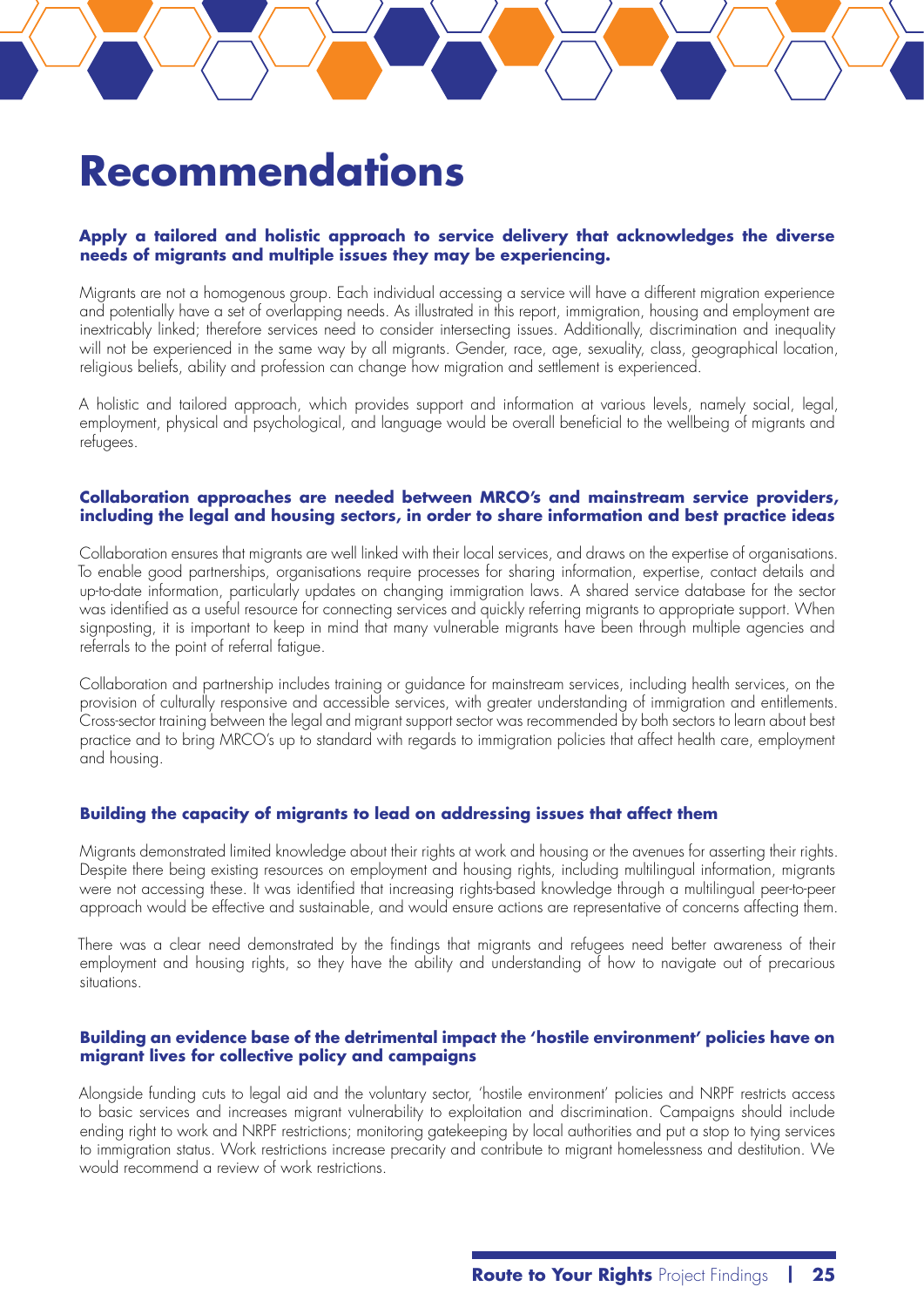# <span id="page-25-0"></span>**References**

- <span id="page-25-1"></span>1 Since 2012, the UK government has operated a policy to create a 'hostile environment' for irregular migrants living in the UK by embedding immigration enforcement measures across schools, healthcare providers, landlords, the DVLA, and banks. More details on these measures can be found in the Immigration Acts [2014](http://www.legislation.gov.uk/ukpga/2014/22/contents/enacted) and [2016.](http://www.legislation.gov.uk/ukpga/2016/19/contents/enacted)
- <span id="page-25-2"></span>2 Corporate Watch (2017) The Hostile Environment: Turning the UK into a Nation of Border Cops [https://corporatewatch.org/](https://corporatewatch.org/the-hostile-environment-turning-the-uk-into-a-nation-of-border-cops-2/) [the-hostile-environment-turning-the-uk-into-a-nation-of-border-cops-2/](https://corporatewatch.org/the-hostile-environment-turning-the-uk-into-a-nation-of-border-cops-2/)
- <span id="page-25-3"></span>3 Anderson, B. (2013) Us and Them? The Dangerous Politics of Immigration Control, OUP Oxford.
- <span id="page-25-4"></span>4 Feldman, R (2017) The Impact on Health Inequalities of Charging Migrant Women for NHS Maternity Care: A Scoping Study. Maternity Action [https://www.maternityaction.org.uk/wp-content/uploads/ChargingReportMarch2017FINALcompressed.](https://www.maternityaction.org.uk/wp-content/uploads/ChargingReportMarch2017FINALcompressed.pdf) [pdf](https://www.maternityaction.org.uk/wp-content/uploads/ChargingReportMarch2017FINALcompressed.pdf)
- <span id="page-25-5"></span>5 Homeless Link (2016) Supporting People with No Recourse to Public Funds (NRPF): Guidance for homelessness services [https://www.homeless.org.uk/sites/default/files/site-attachments/Supporting%20people%20with%20no%20recourse%20](https://www.homeless.org.uk/sites/default/files/site-attachments/Supporting%20people%20with%20no%20recourse%20to%20public%20funds%20%28NRPF%29%202016.pdf) [to%20public%20funds%20%28NRPF%29%202016.pdf](https://www.homeless.org.uk/sites/default/files/site-attachments/Supporting%20people%20with%20no%20recourse%20to%20public%20funds%20%28NRPF%29%202016.pdf)
- <span id="page-25-6"></span>6 This includes those on a spouse visa, student visa, limited leave granted under family or private life rules.
- <span id="page-25-7"></span>7 This includes indefinite leave to remain as the adult dependent relative of a person with settled status.
- <span id="page-25-8"></span>8 This includes people who would have overstayed their visa
- <span id="page-25-9"></span>9 Section 115 of Immigration and Asylum Act 1999 <https://www.legislation.gov.uk/ukpga/1999/33/section/115>
- <span id="page-25-10"></span>10 NRPF Network (2017) Social Services Support for People with NRPF [http://www.nrpfnetwork.org.uk/information/Pages/](http://www.nrpfnetwork.org.uk/information/Pages/Social-Services.aspx) [Social-Services.aspx](http://www.nrpfnetwork.org.uk/information/Pages/Social-Services.aspx)
- <span id="page-25-11"></span>11 Safety4Sisters (2016) Migrant Women's Rights to Safety Pilot Project [https://www.southallblacksisters.org.uk/wp-content/](https://www.southallblacksisters.org.uk/wp-content/uploads/2016/11/Safety4Sisters-North-West-Report.pdf) [uploads/2016/11/Safety4Sisters-North-West-Report.pdf](https://www.southallblacksisters.org.uk/wp-content/uploads/2016/11/Safety4Sisters-North-West-Report.pdf)
- <span id="page-25-12"></span>12 Doyle, L (2014) 28 Days Later: Experiences of new refugees in the UK. Refugee Council [https://www.refugeecouncil.org.uk/](https://www.refugeecouncil.org.uk/assets/0003/1769/28_days_later.pdf) [assets/0003/1769/28\\_days\\_later.pdf](https://www.refugeecouncil.org.uk/assets/0003/1769/28_days_later.pdf)
- <span id="page-25-13"></span>13 Shelter (2016) 'How to apply for council housing' [https://england.shelter.org.uk/housing\\_advice/council\\_housing\\_](https://england.shelter.org.uk/housing_advice/council_housing_association/how_to_apply_for_council_housing) [association/how\\_to\\_apply\\_for\\_council\\_housing](https://england.shelter.org.uk/housing_advice/council_housing_association/how_to_apply_for_council_housing)
- <span id="page-25-14"></span>14 Asylum Support Appeals Project (2016) Section 95 Support Factsheet 1 [http://www.asaproject.org/uploads/Factsheet-1](http://www.asaproject.org/uploads/Factsheet-1-section-95.pdf) [section-95.pdf](http://www.asaproject.org/uploads/Factsheet-1-section-95.pdf)
- <span id="page-25-15"></span>15 Safety4Sisters (2016) Migrant Women's Rights to Safety Pilot Project [https://www.southallblacksisters.org.uk/wp-content/](https://www.southallblacksisters.org.uk/wp-content/uploads/2016/11/Safety4Sisters-North-West-Report.pdf) [uploads/2016/11/Safety4Sisters-North-West-Report.pdf](https://www.southallblacksisters.org.uk/wp-content/uploads/2016/11/Safety4Sisters-North-West-Report.pdf)
- <span id="page-25-16"></span>16 Mental Health Foundation (2015) Homelessness and mental health. [https://www.mentalhealth.org.uk/blog/homelessness](https://www.mentalhealth.org.uk/blog/homelessness-and-mental-health)[and-mental-health](https://www.mentalhealth.org.uk/blog/homelessness-and-mental-health)
- <span id="page-25-17"></span>17 Ibid
- <span id="page-25-18"></span>18 ONS (2016) International immigration and the labour market, UK: 2016 [https://www.ons.gov.](https://www.ons.gov.uk/peoplepopulationandcommunity/populationandmigration/internationalmigration/articles/migrationandthelabourmarketuk/2016) [uk/peoplepopulationandcommunity/populationandmigration/internationalmigration/articles/](https://www.ons.gov.uk/peoplepopulationandcommunity/populationandmigration/internationalmigration/articles/migrationandthelabourmarketuk/2016) [migrationandthelabourmarketuk/2016](https://www.ons.gov.uk/peoplepopulationandcommunity/populationandmigration/internationalmigration/articles/migrationandthelabourmarketuk/2016)
- <span id="page-25-19"></span>19 This includes Bulgaria and Romania.
- 20 This includes Czech Republic, Estonia, Hungary, Latvia, Lithuania, Poland, Slovakia, Slovenia.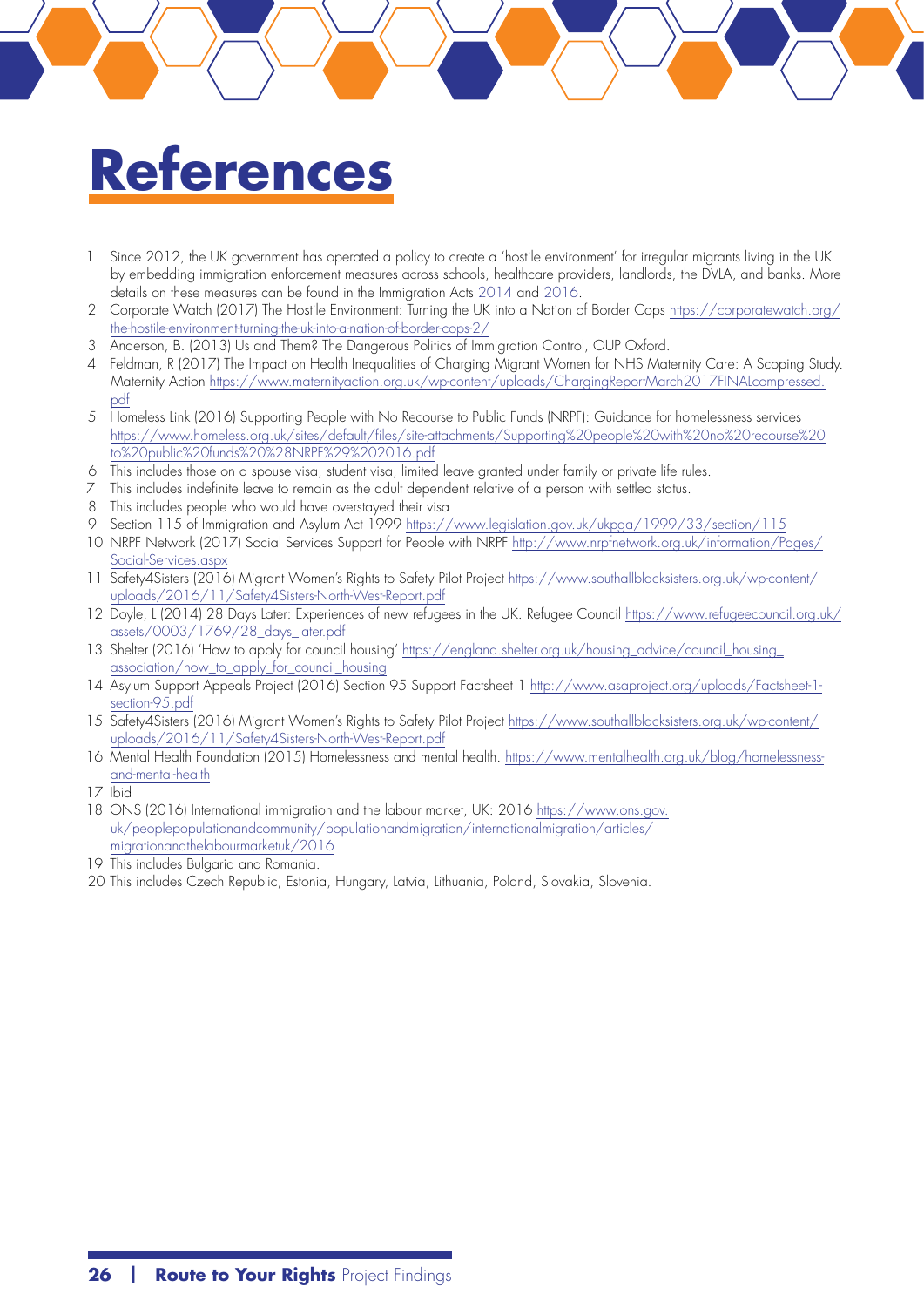# <span id="page-26-0"></span>**Acknowledgements**

Migrants' Rights Network (MRN) would like to thank Paul Hamlyn Foundation for funding this project.

Special thanks to the organisations who were involved in the project, including: Boaz Trust, British Red Cross West Midlands Refugee Services, Cardinal Hume Centre, Coram, Coventry Asylum and Refugee Action Group (CARAG), Coventry Peace House, Crisis, Diocese of Coventry, FWT Welcome Women Project, Latin American Women's Rights Service (LAWRS), Greater Manchester Immigration Aid Unit, Greater Manchester Law Centre, Greenwich Migrant Hub, Hackney Migrant Centre, Haringey Migrant Centre, IWGB, JCWI, Manchester Refugee Support Network, Migrants Support, Refugees and Mentors, Praxis, Safety4Sisters, Salusbury World, Southwark Law Centre, St Mungo's, Women Asylum Seekers Together, Migrants Organise, and Refugee Action.

We particularly thank all the migrants and refugees who shared their stories and experiences of life in the UK, and the professionals who gave their time to share their work and dedication to providing support to migrants. Without your contribution, this project would not have been possible.

Designed by Sujata Aurora.